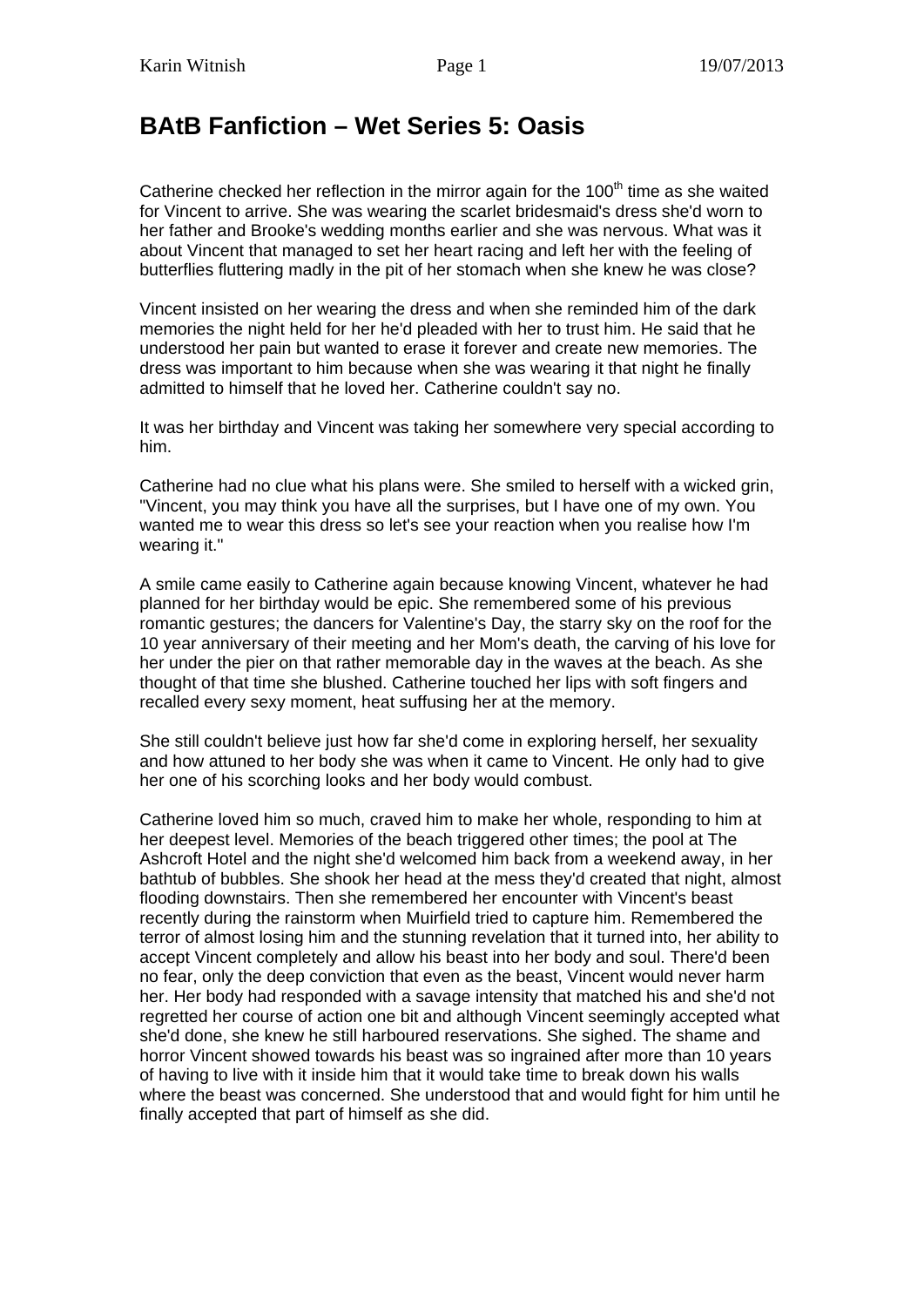As Catherine glanced in the mirror once more she heard the knock at her door. "Oh no," she thought. "Please don't let anything spoil tonight."

She headed to the front door, opened it and stopped still, eyes widening as she took in the sight in front of her.

"Vincent."

He normally used the fire escape but not tonight. Her heart skittered wildly in her chest as she stared at him dressed in what she assumed was JT's tuxedo. He looked so handsome her body responded as if electricity lanced through her, pupils dilating and heat pooling in her sex.

Vincent's eyes widened as he grinned at her. "I never get tired of that, the way you respond to me," he breathed as he swept her into his arms to kiss her thoroughly, his tongue dancing with hers. Breathless they drew apart some moments later.

"As much as I could happily stand right here and kiss you all night, I have plans for you Catherine so…"

"Really? They must be some plans." Catherine said appreciatively as she looked him up and down.

"Catherine," Vincent growled. "Keep looking at me like that and we'll never make it out of here…"

"It's not my fault that your spidey senses are so in tune with how I react to you. But get used to it. I don't see it stopping any time soon." Catherine smiled delightedly. "As much as I love the sight of you in that tux, I like you better without your shirt on or anything else for that matter…"

Vincent grinned. "Later, I promise. But first I have one or two surprises up my sleeve."

"Vincent not to be outdone, as do I."

"Um, I hate to break it to you Detective Chandler but that dress – no sleeves," he quipped. "So where you could be hiding that surprise beats me. But I don't mind finding out and I love that dress on you. You were wearing it during our very memorable dance at your Dad's wedding."

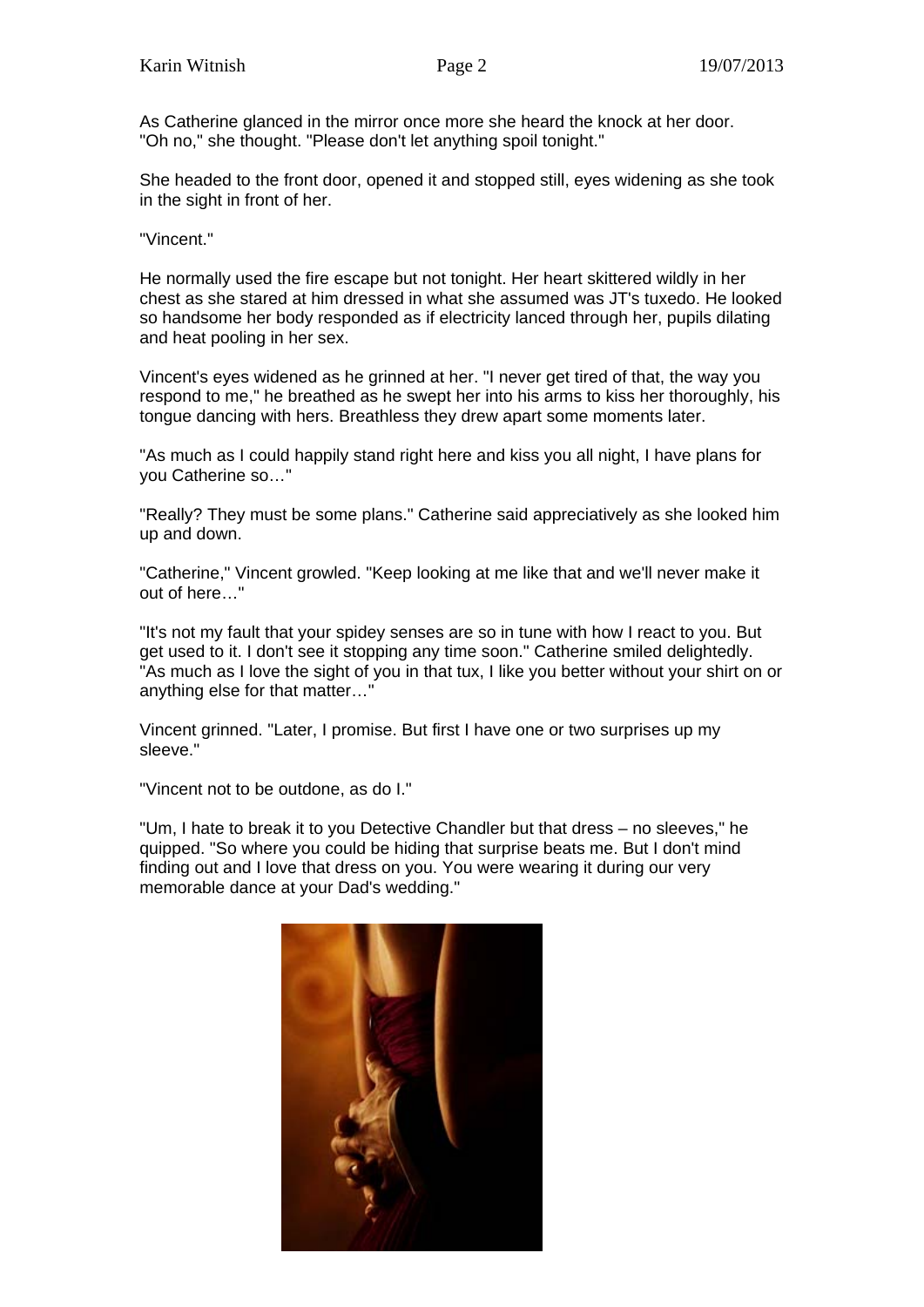"I know Vincent. That night started great but…"

"Catherine, trust me. I plan to erase every bad memory of that night once and for all. This is our first birthday together where I get to spoil you as your boyfriend so…I've pulled out the big guns."

"Oh I know all about your big guns Vincent." Catherine teased as she ran her hands over the fabric of his jacket, feeling his biceps under her fingertips.

"Catherine," he growled.

"Ok, ok. I promise to behave…for now. But I am looking forward to your face when I show you my surprise."

Vincent swept his gaze up and down her body holding out his arm and offering it to Catherine. "So am I Madam. The night awaits us. Let's go. Oh and can I please have your keys. I'm driving."

"Ok Vincent, give me a minute."

Catherine made a last minute check of the apartment, grabbed her bag and locked up as Vincent remained standing outside the door. He'd decided that venturing inside was far too dangerous when all he wanted was to ravish her. He was also nervous. He'd put a lot of effort into making Catherine's birthday present perfect. He couldn't take her out for a traditional birthday with lots of people around so he'd conjured up something far more creative and special. His ability to source just the right setting was spectacular even for him and he couldn't wait to see Catherine's reaction.

Catherine handed him her keys while taking his arm as he whisked her to the car, settling her in before taking up the driver's seat.

"Vincent, we're both dressed up for formal so I hope you're not taking me somewhere public. I don't want you to risk…"

"I haven't, I promise. It's ok. It's just you and me with no risk of exposure. I found the perfect place with privacy in mind."

"Good. I was worried for a moment."

"I'd rather have you to myself anyway. I'm not sharing you with anyone, especially with what I have in mind…" he trailed off huskily as he picked up Catherine's hand, kissing her palm with heated breath.

Liquid heat arced through Catherine's body as she responded to his mouth and scorching gaze.

"Vincent if I can't tease you that goes both ways. Stop it. I'm going to combust at this rate."

"Mmm I felt that. Like I said before I am never going to stop liking that part of my 'spidey senses' as you call them. Feeling you. I may not be a superhero but I do like that aspect of my abilities."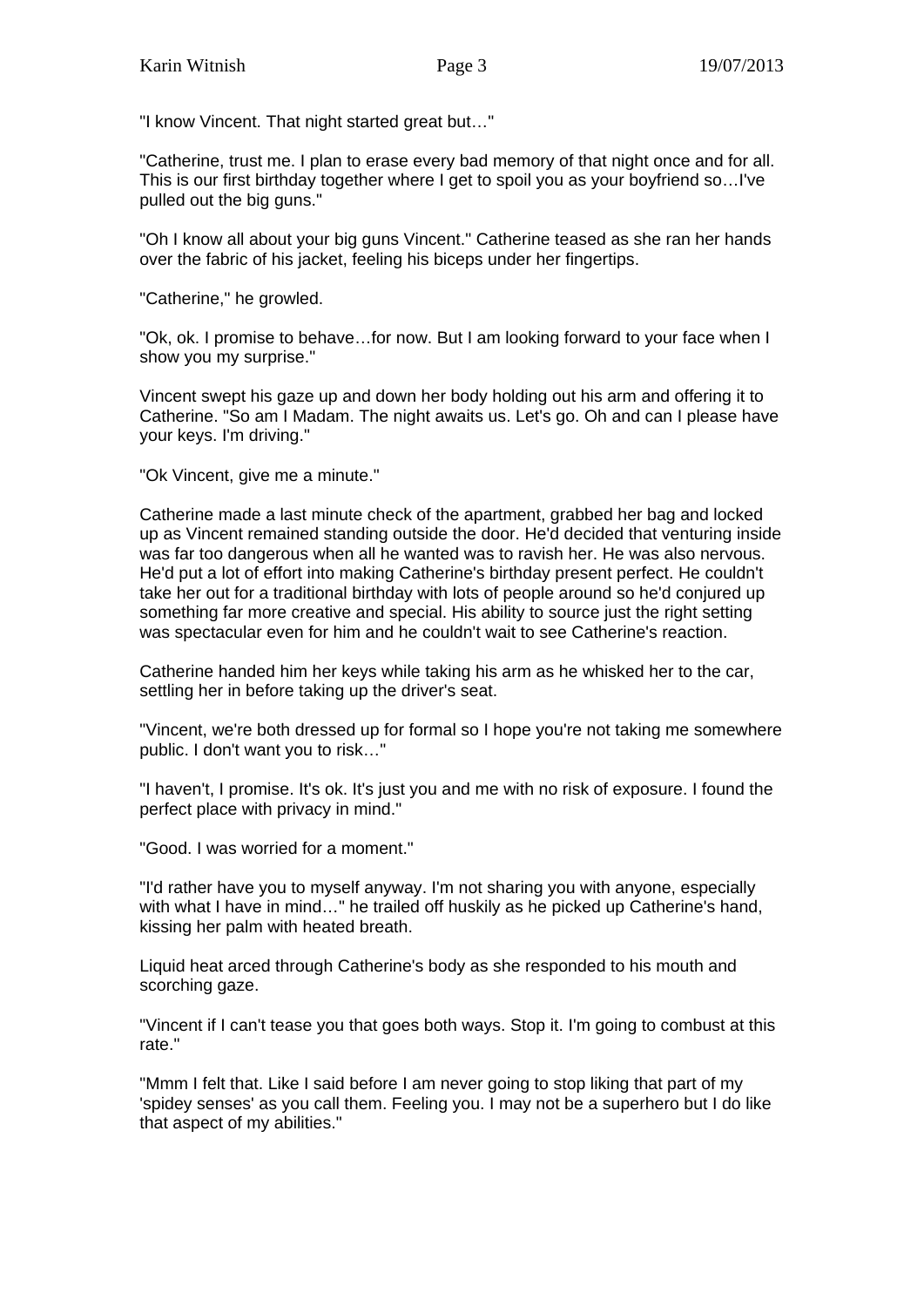"You are a superhero to me Vincent." Catherine responded with conviction. "You might not be the typical superhero like Batman or Spiderman, but Vincent I wouldn't trade you for anything so you'll just have to deal with being my fantasy superhero," she laughed warmly.

Vincent had the grace to blush. "Fantasy – now that part I like."

"Oh you do? Glad to hear it. I get the feeling that a few fantasies are going to come true tonight."

"You have no idea Catherine." Vincent said huskily.

"With your ability to create beautiful moments I'm sure I'll like your ideas a lot. Just don't forget Vincent, I still have one surprise for you."

"Of that I have no doubt. You never fail to surprise Catherine but we need to talk about something else now."

"Why? Are you having trouble concentrating?" Catherine teased.

"And then some…" he growled.

Moments later they pulled up in a secluded tree lined street in Greenwich Village. The old brownstones sat elegantly side by side; stately, elegant and affluent.

"Vincent. Where are we and who lives here?"

"It's of little consequence Catherine. Let's just say that some favours were called in."

"Who could possibly owe you favours Vincent?"

"Not me. JT."

"Oh?" Catherine said questioningly.

"Don't worry Detective Chandler. It's all above board. We're not breaking and entering if that's what's worrying you. Not this time…"

"Yes well I remember the last time you needed to satisfy your, um, urges and found someone else's home and called in that false alarm…" Catherine reminded him.

"Hey I was on heat at the time and can hardly be held accountable for my actions…"

"Hmmm Vincent, I'm hardly going to argue. You know I have no objections to your, um, more primal side." Catherine knew it was the wrong thing to say as soon as the words were out of her mouth as she noticed Vincent's flush, followed closely by his frown.

Catherine sighed. "Vincent, how many times do I have to tell you to stop beating yourself up over that night?"

Vincent still hadn't quite been able to reconcile just what Catherine did that night to save him, bringing him back from the terror of not being able to change. "But…"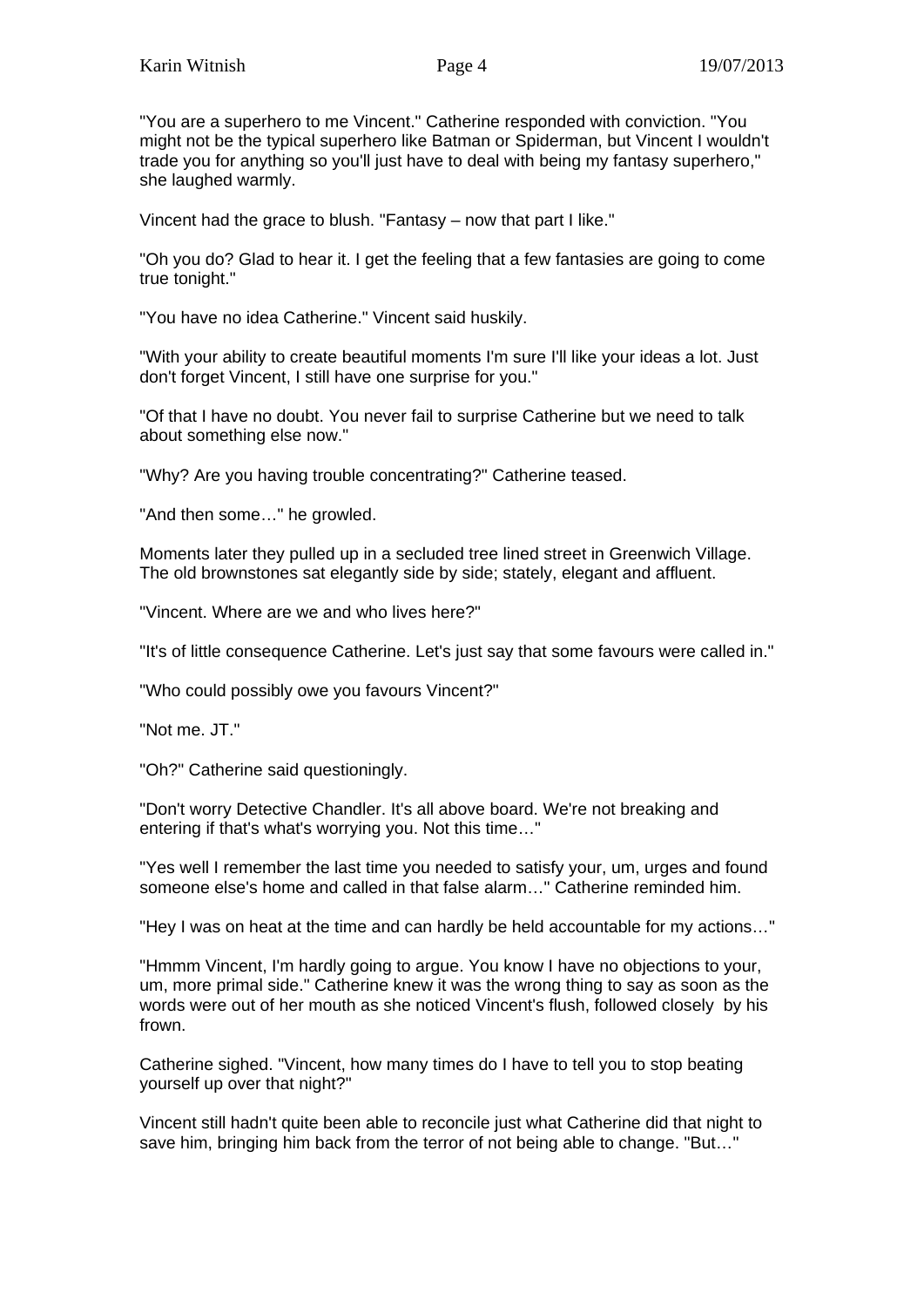"But nothing. Muirfield came after us, we prevailed and you went through torture to protect me. You always protect me Vincent. I did what needed to be done to protect you and I always will. I have absolutely no fear towards your beast anymore but you do. I accept him and you need to as well. Vincent, your beast's desire to mate with me was far stronger than his desire for violence. He, you didn't hurt me and never will."

"I know Catherine but I still feel like I let you down, that I could have hurt you," he looked away.

Catherine hauled herself across the seat to take Vincent's face in her hands forcing him to look at her as she lovingly gazed into his eyes.

"Vincent, this ends now. No more guilt, no more shame and certainly no more what ifs. What I did that night to bring you back I would do again and again. Don't take that away from me. I don't care what Muirfield, the likes of Gabe or my father throw at us, but when you don't trust me or pull away from me that hurts, especially when you know that I love your beast as much as he loves me. Vincent I will always fight for you. I love you. Please accept that. Now Dr Keller, no more talk about that night. I believe you have some birthday surprises for me and I would really like to see them… or perhaps feel one of them very soon." Catherine said looking down between them to the evidence of Vincent's desire. Catherine grinned at him wickedly as one hand followed her eyes to the front of his pants, her heat causing an increasing reaction as her lips found his.

Vincent groaned. "I love you. You take my breath away and I'm sorry for doubting your instincts…" Vincent reluctantly slid Catherine from his lap sitting her back in her seat. "Ok you need to stay right there. I'm coming around to get you."

Vincent got out of the car and headed to Catherine's side and gently pulled her out of her seat scooping her into his arms. "Catherine here's the part where you're just going to have to trust me."

"I already do Vincent."

Vincent smiled as he locked the car. "You need to close your eyes and promise not to look."

"Ok." Catherine replied burying her face against Vincent's chest snuggling into him, inhaling his divine Vincent scent as she closed her eyes.

A moment later Catherine heard a door open as Vincent carried her inside. She faintly heard music playing in the background, a tune vaguely familiar to her. He locked the door behind them and walked, still carrying her, down a flight of stairs.

As they came to a standstill at the foot of the stairs Vincent paused, looking down at Catherine, imprinting her face on his memory. He felt her heart against his; felt her arms wound tightly about his neck. A faint smile played on her lips, a smile he couldn't resist as he bought his head down to hers.

"Don't open your eyes yet." he breathed as he kissed her, his tongue softly playing with her lips, coaxing them open to play with her tongue as she melted into him.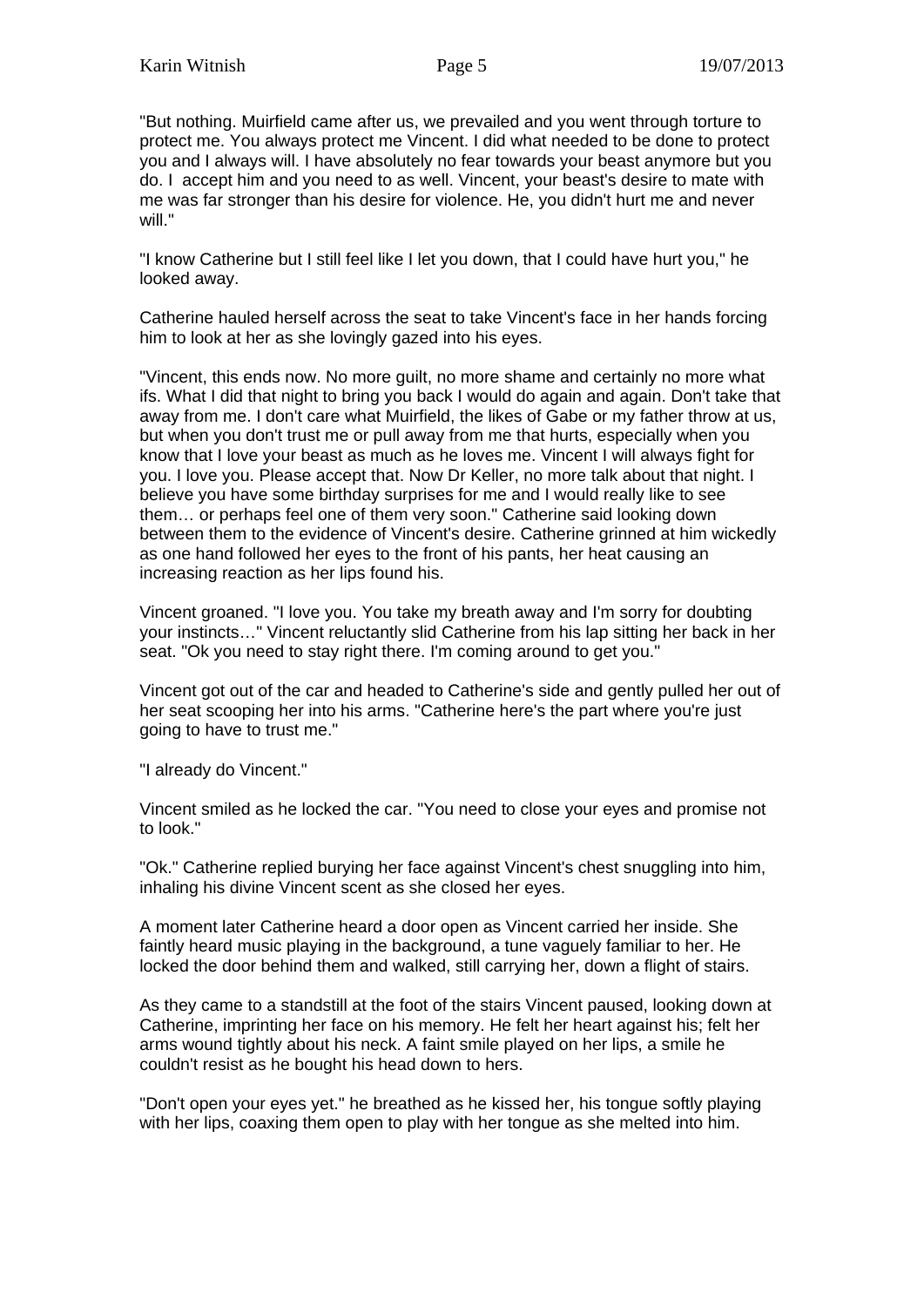Within seconds heat ignited a trail of fire that wound around them in a fiery cocoon of desire. Catherine tangled her fingers into Vincent's hair as their kiss took hold, threatening to fuse them together.

Vincent dragged his mouth away from hers. "I am never going to get enough of you."

"Just. as. well. Vincent. because. there's. no. getting. away." Catherine said, her words punctuated by gasps. "Now what is this surprise?"

"A few more steps." he said, starting to walk again still holding her in his arms.

Vincent stopped, placed Catherine on her feet to stand behind her, arms around her waist. "Ok you can open your eyes now."

Catherine gasped as she opened her eyes and took in the scene before her. "Oh God Vincent. It, it's an Oasis, oh my God, with sand, you…"

"I remembered…" Vincent breathed hotly against the curve of her throat.

"But it was an observation when we nearly flooded downstairs that time we…"

"You mean you Catherine, when *you* welcomed me home with that seriously sexy bath of bubbles?"

"Well yes ok, me. Vincent it's gorgeous."

Catherine took in the glorious large in-ground pool; the sandy beach along one side where pillows and throws were piled; large candles dotted the area as did tall potted palms lending the scene incredibly exotic romance. A table laden with food and wine stood at the other end and over in another corner a divan covered in furs. Music played in the background as soft light flooded the room.

"Vincent, forget the whole conversation about being a superhero. Are you sure you're not actually Prince Charming re-incarnated?" she said breathlessly. "How?"

"Oh a little creativity goes a long way. So you like?"

"Like? Vincent, this is amazing. You really did pull out the big guns. I remember the dancers for Valentine's Day and the starry sky on Mom's anniversary but this…this is…"

"Well I wanted your birthday to be special and because I can't do normal things…"

"Vincent, believe me when I tell you that 'normal' is seriously over rated right now. If this is how you make up for not giving me 'normal' then I don't ever want 'normal' again. This is perfect." Catherine turned in Vincent's arms, threw her arms around his neck and proceeded to show him just how much she loved his lack of 'normal'. She kissed him hard, long and thoroughly, her body enveloping him with her heat, her need and her love.

Vincent allowed himself to indulge in the kiss but moments later he pulled back. "Catherine, um, God, later, although…" Vincent struggled to articulate the words. He settled his forehead against hers; allowing himself to breathe, regain a semblance of function to his jumbled thoughts. Catherine's ability to drive him crazy with desire unbalanced him constantly.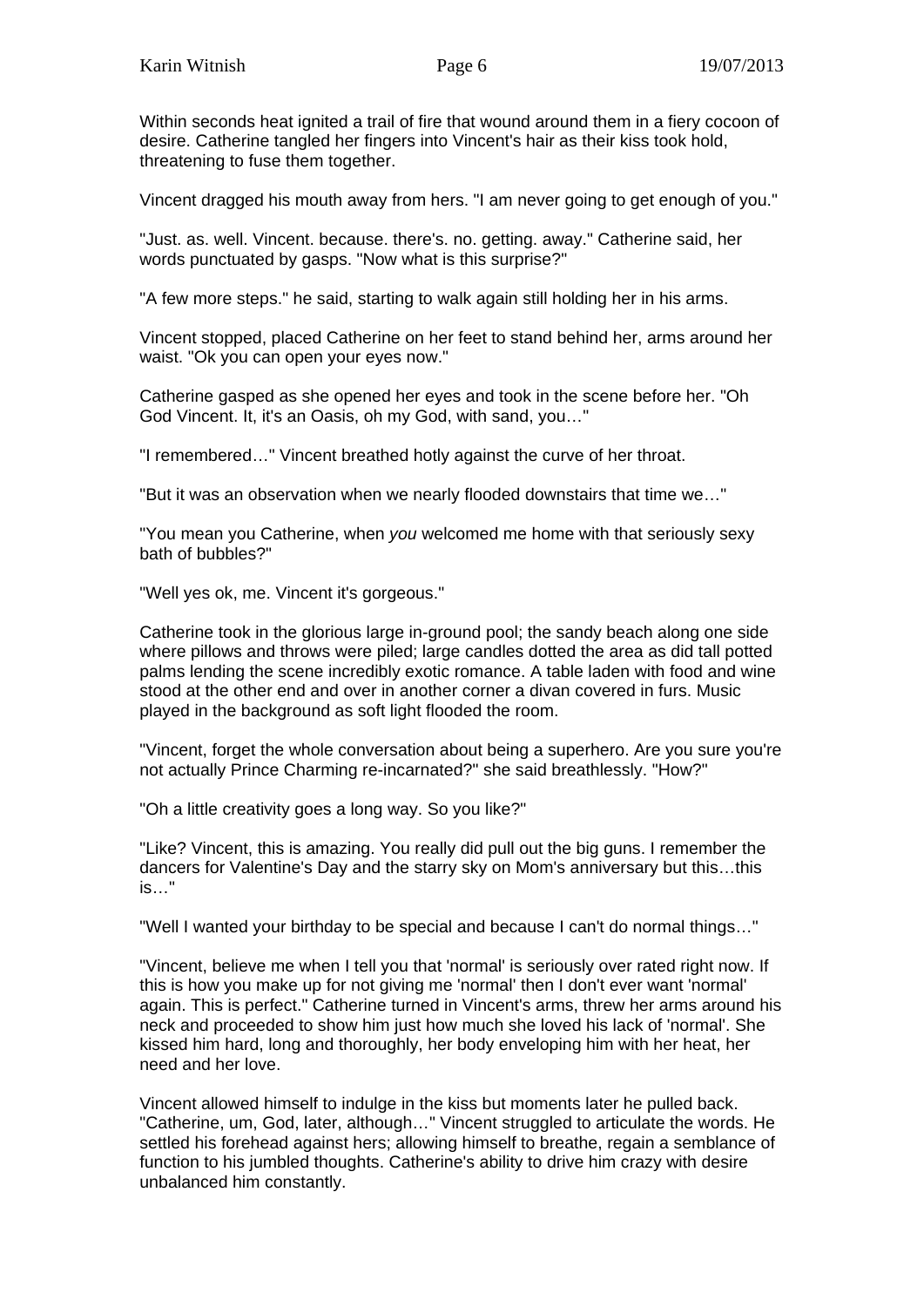"Why Dr Keller. I do believe you're in need of oxygen." Catherine breathed none too steadily herself.

"Mmm, you're all I need to breathe Catherine." He stared at her through desire fuelled eyes.

"So what now? Other than the obvious?" Catherine teased. "I'm up for that as our entrée."

"Really? No, I do believe you'll like dessert better."

"We could compromise. Entrée and dessert." she suggested with a wicked glint in her eyes.

"Mmm you're a witch I've decided. That's tempting and as much as I don't believe I'm going to say this…dinner first and then Detective Chandler, you and I have an event to attend."

"Event? Vincent…"

"We're not going anywhere but it's going to be special nonetheless."

"Ok dinner then Vincent, the sooner the better. I want to know what's next plus I'm really, really looking forward to dessert…"

Vincent laughed as he led Catherine to where the meal was, seating her at the table.

"So why my dress and your suit?"

"You'll see," he replied enigmatically. "You'll just have to be patient. Glass of wine?"

"Yes please."

Vincent poured the wine and as Catherine reached for it Vincent was suddenly inspired with an idea. He decided spontaneity was definitely a healthy thing as he pulled the glass away. Catherine looked at him as he rose from his seat to stand slightly behind her, looking down at her.

Vincent startled her by talking a long draft of wine into his mouth. Remembering his aversion to drinking because of his fear that alcohol would affect his beast she looked at him questioningly. Vincent leaned down, gathered her face into his hands, tipping her chin up to bring her mouth near his. He prised her lips open with a gentle finger and then placed his mouth over hers and as he did, the wine slipped from his mouth into hers. He swirled it around with his tongue in her mouth as if dancing it everywhere. The wine combined with Vincent's hot spicy taste sent Catherine's senses reeling as he plundered her sweetness.

Lost in sensory overload both struggled to come back to the moment.

"Hell Vincent. I'm never going to be able to drink wine without thinking of tasting you ever again." Catherine breathed heavily, desire building inside her.

"I could happily do that all night Catherine but if I do we'll never get to the main course…or dessert."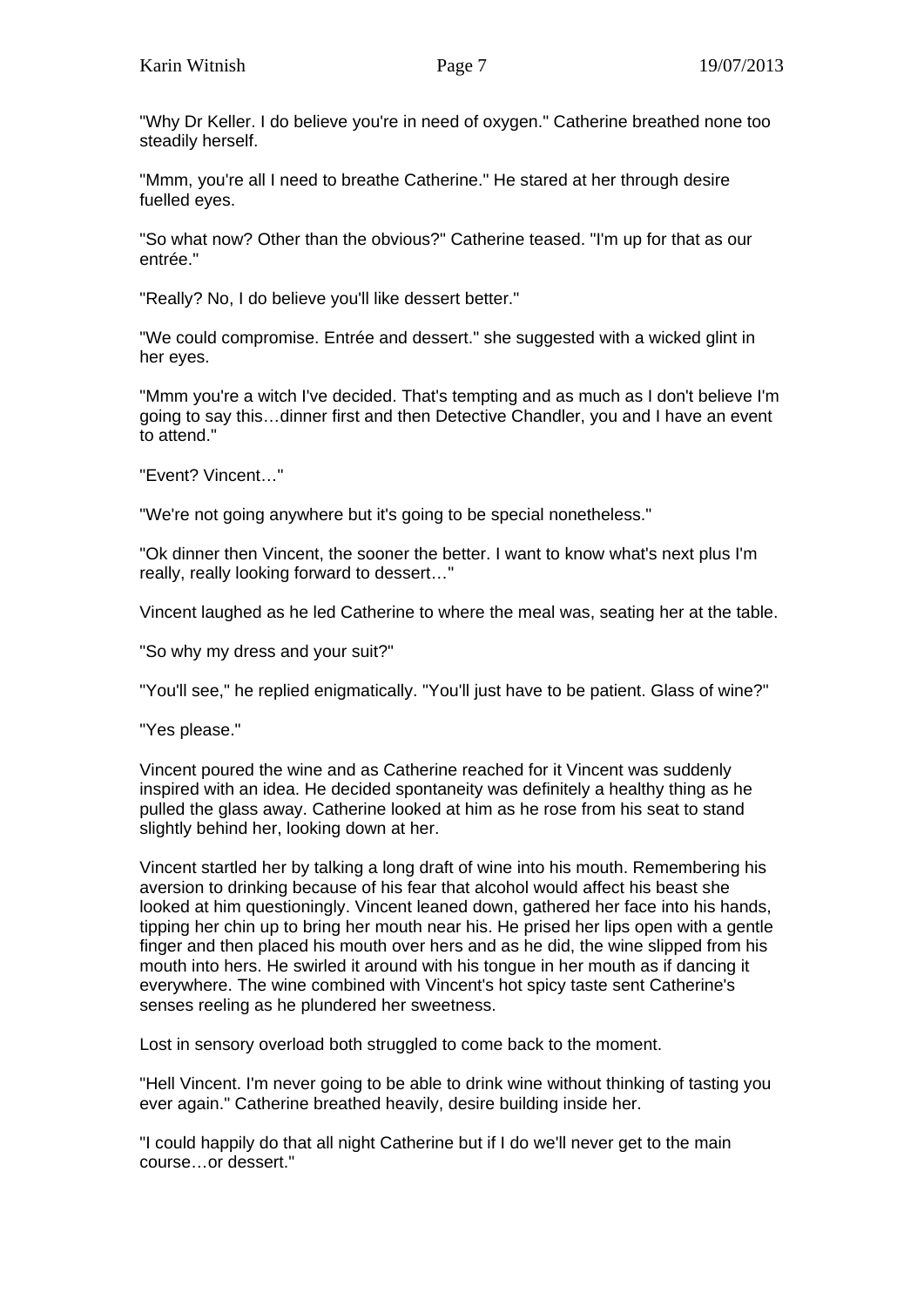"Oh I don't know Vincent. You taste pretty sweet to me…"

"Mmm I see that the monster I created that day at the beach is alive and well."

"Oh Vincent, hold that thought. I still have that surprise up my non existent sleeve remember?"

"Oh I remember Catherine. I'm looking forward to finding out exactly what your surprise is so let's eat. You are definitely the sweetest appetiser I've ever tasted."

"And the only appetiser you're ever going to taste." she said firmly.

"I like it when you get all territorial on me. I see my beast influences you in all the right ways."

"And don't you forget it Dr Keller. You're mine."

Vincent grinned happily. "Now who's the beast?" he chuckled.

The next hour passed in a sensual haze as Vincent and Catherine ate and talked finding every opportunity to touch, to flirt, to bask in mutual love and desire.

Conversation flowed as did the rise of slow burning need. They knew it was close but relished the banter and play before the main act. Catherine watched Vincent as he spoke with laughter in his voice. He was so relaxed and at home in her company. Compared to the tortured man of more than a year ago the changes were breathtaking. She really had saved him and was so proud to be his light and love. He'd believed for so long that he wasn't worthy and she could see that those shadows had almost entirely lifted from his shoulders. She also knew he'd done the same for her. Even amidst the danger of Muirfield she knew she would act no differently. Would do whatever it took to fight for him, keep him safe.

As main course was eaten Vincent rose from his chair. "I'll be right back."

Vincent headed towards a sound system panel on the wall, selected several songs and then turned the music up. He came back to stand in front of Catherine and held out his hand. As the song's notes drifted into her consciousness Catherine felt a sense of familiarity.

"We have a dance to attend Miss Chandler. May I have this dance?"

Catherine nodded wordlessly, eyes shining, placing her hand and her heart into Vincent's hand.

He pulled her to her feet, and walking to a clear area of the floor he wrapped his arms around her to lace his fingers together against the small of her back. He swayed her in time to the music, his eyes never leaving her face, just as he'd done at her father's wedding, enveloping her with his love, his heart and his soul.

Catherine stared at him, drowning in his beloved eyes, her lips forming a silent 'O' as she listened to the song.

"Vincent." she breathed, "that's…"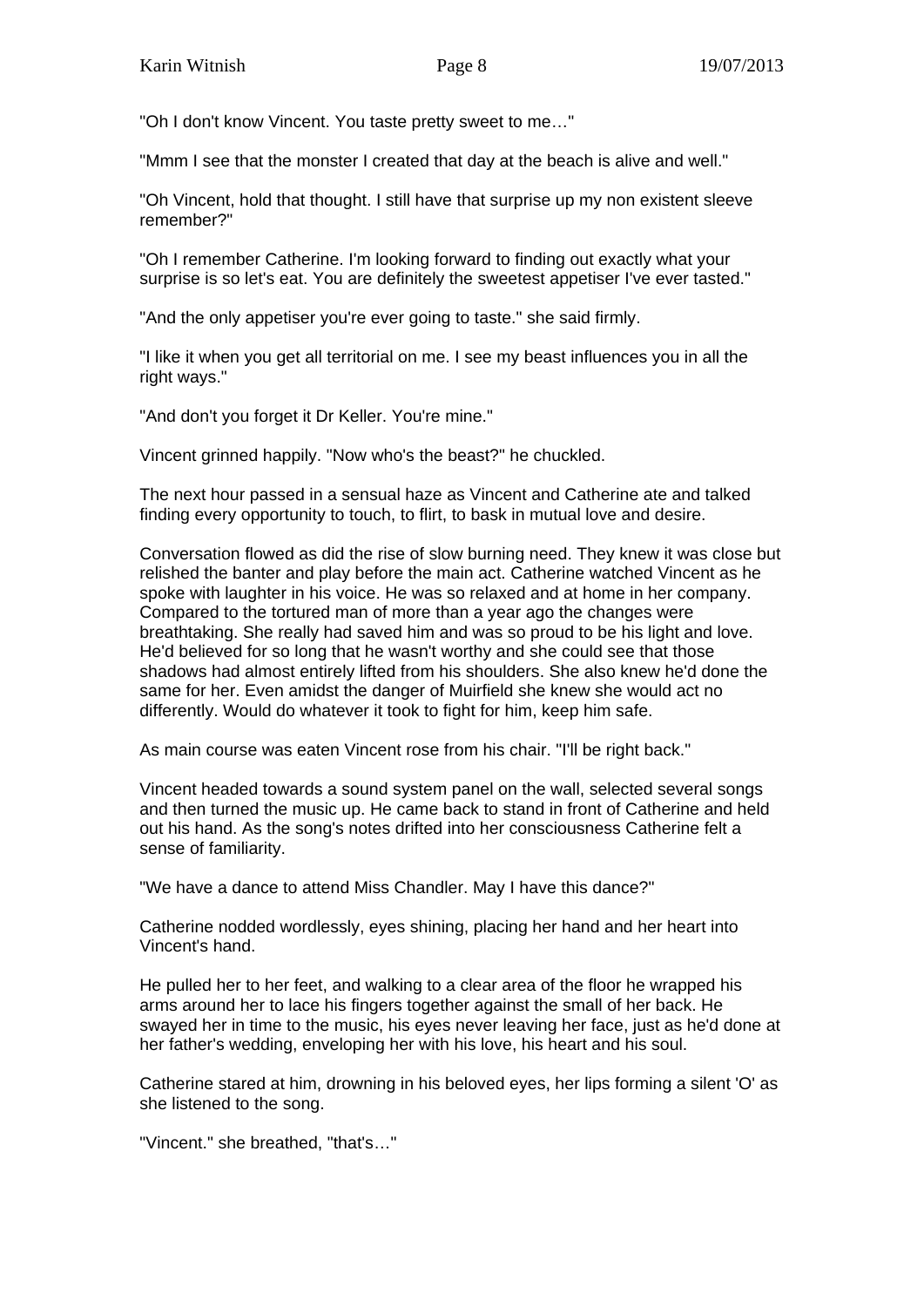"Yes, our song that was playing when we had this dance before; you in your dress, me in this tux that I begged JT to let me wear so I could be with you." he admitted softly.



"You remembered?" Catherine choked.

"Remember? How could I ever forget? That was the first time I got to hold you, be with you and be with my feelings for you that were so strong even then."

"I felt it too Vincent but then…"

"Sshhh I know." he whispered. "That's behind us. It's time to make new memories."

Vincent leaned down, kissed her softly as the song serenaded them.

He let go his hands from behind her to trail his fingers along the fabric of her bust line, brushing the scar on her chest where she'd been shot that awful night, when he almost lost her. His lips followed his caressing fingers, kissing the scar, the tip of his tongue tracing delicious circles on her warm skin.

Catherine moaned, almost falling if not for Vincent steadying her with an arm around her waist. His lips continued to trace lazy circles along her shoulder blades. At her sharp intake of breath Vincent's lips moved to her throat, luxuriating in the soft silky feel of her skin. Catherine swayed on her feet in time with Vincent as the music wafted around them. Their moves were subtle, languid and slow as desire weaved its way in and around them drawing them closer together. Vincent's fingers trailed her back once more, coming to rest at the top of her zip and slowly he moved it down.

Catherine stopped to take Vincent's face in her hands as he unzipped her gown, watching his eyes with a sexy smile on her lips.

The gown fell to the floor and as Vincent glanced down several things happened at once. His expression changed from softly burning desire to roaring lust as he…saw.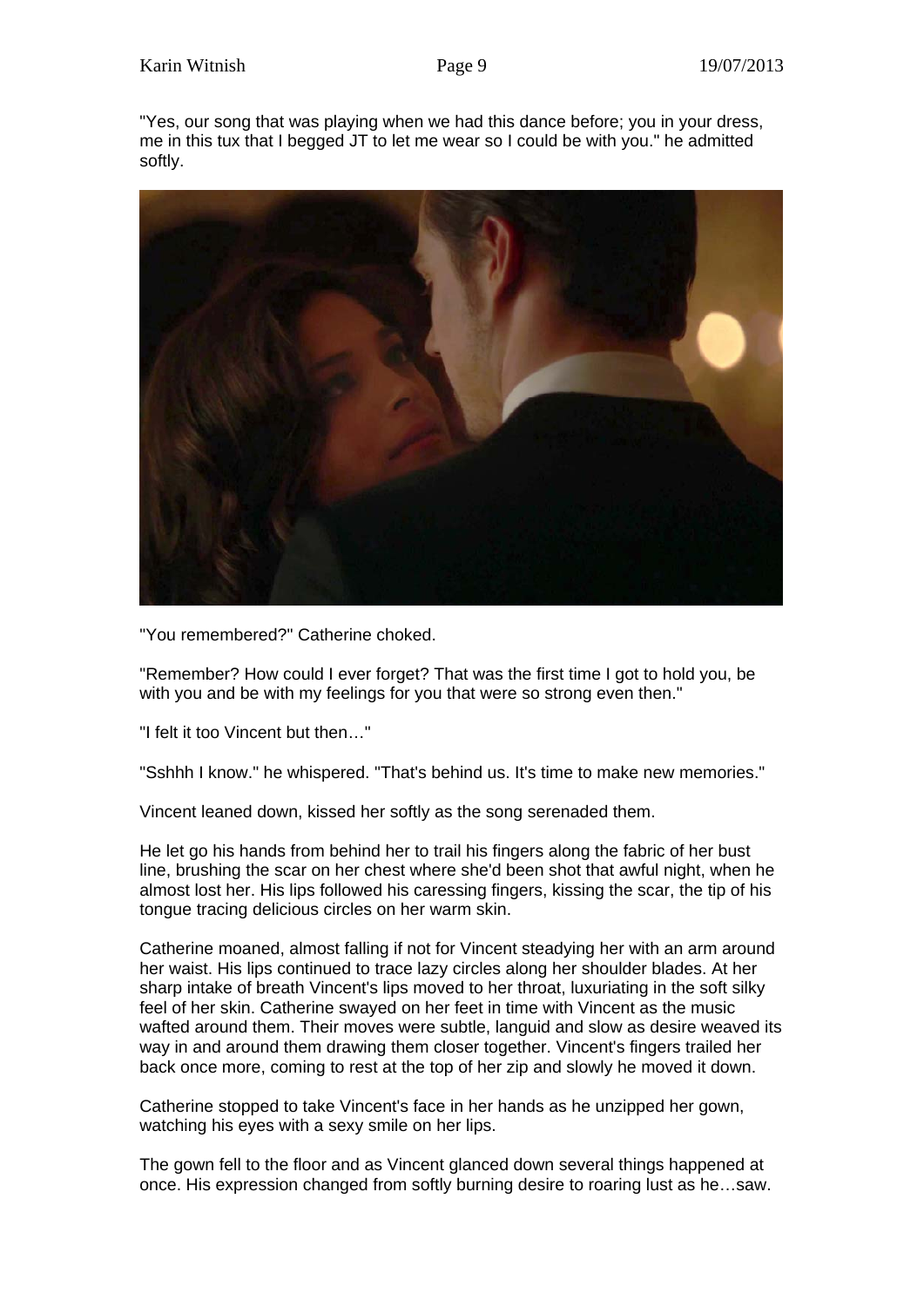"Oh my God…Catherine…you're…I can't…words…what…"

Catherine shook at his scorching gaze, corresponding liquid heat igniting in her body everywhere. God how he managed that with just a look she would never understand but would never tire of.

"It's not like you haven't seen me naked before Vincent…" she teased.

"No, but…" he gulped as he drank in the sight of his Catherine, standing gloriously naked wearing nothing but her sexy high heels, the gown gathered in soft folds on the floor.

Catherine reached out, pulled Vincent to her, tugging at his pants, releasing his now raging hardness, grasping his length in her hands.

"No," he groaned, lost in her touch. "Slow. I was going to do slow. Seduce you…"

"Later Vincent. There's plenty of time for slow. Now, I want you now. I can't wait any longer. I want, need you inside me."

Vincent growled as he kicked off his shoes allowing Catherine to pull his pants down and toss everything across the room. He stood, the top of his body resplendent in the tuxedo but naked from the waist down. Vincent attempted to unbutton his shirt, take off his jacket but Catherine stilled his fingers.

"Vincent, now. I like this fantasy and it is *my* birthday. Keep it on," as she reached around him to pull him against her, feeling his erection throbbing wildly.

Vincent let out a guttural cry as he picked her up, wrapped her around him and plunged inside her deep and hard.

"Yes," she hissed with need as her hands reached around his back under his jacket, tugging at his shirt to run her hot fingers up and down his skin pulling him hard against her chest. The fabric of his shirt felt both rough and smooth against her and it was erotic looking at him seemingly clothed while she was naked, at the same time feeling him thrusting wildly inside her. Catherine's head lolled back in passion as she angled her body away from Vincent trusting him to hold her tightly. The movement allowed him deeper penetration which in turn sent him into a tailspin. He looked around wildly, spied the nearest wall and almost staggered as he barrelled Catherine up against it. They spun out of control; Vincent's hot tongue plunging into Catherine's mouth trying to swallow her whole as he thrust harder and harder inside her.

Whimpering, Catherine locked her thighs, calves and feet around him, rocking with him in her wild efforts to draw him deeper. She felt him everywhere, invading every cell, every pore, drowning in need so vast she never wanted it to end.

Then Catherine felt them, earth shattering tremors starting from deep within, radiating out in wave after wave of intense sensation.

The effect on Vincent was electric as he felt her wet heat; felt the waves of climax shuddering through her body; felt her everywhere, drawing in her very essence that she gave him without reservation. He felt her trust and her love. He shattered with her, scattering in a million directions all at once.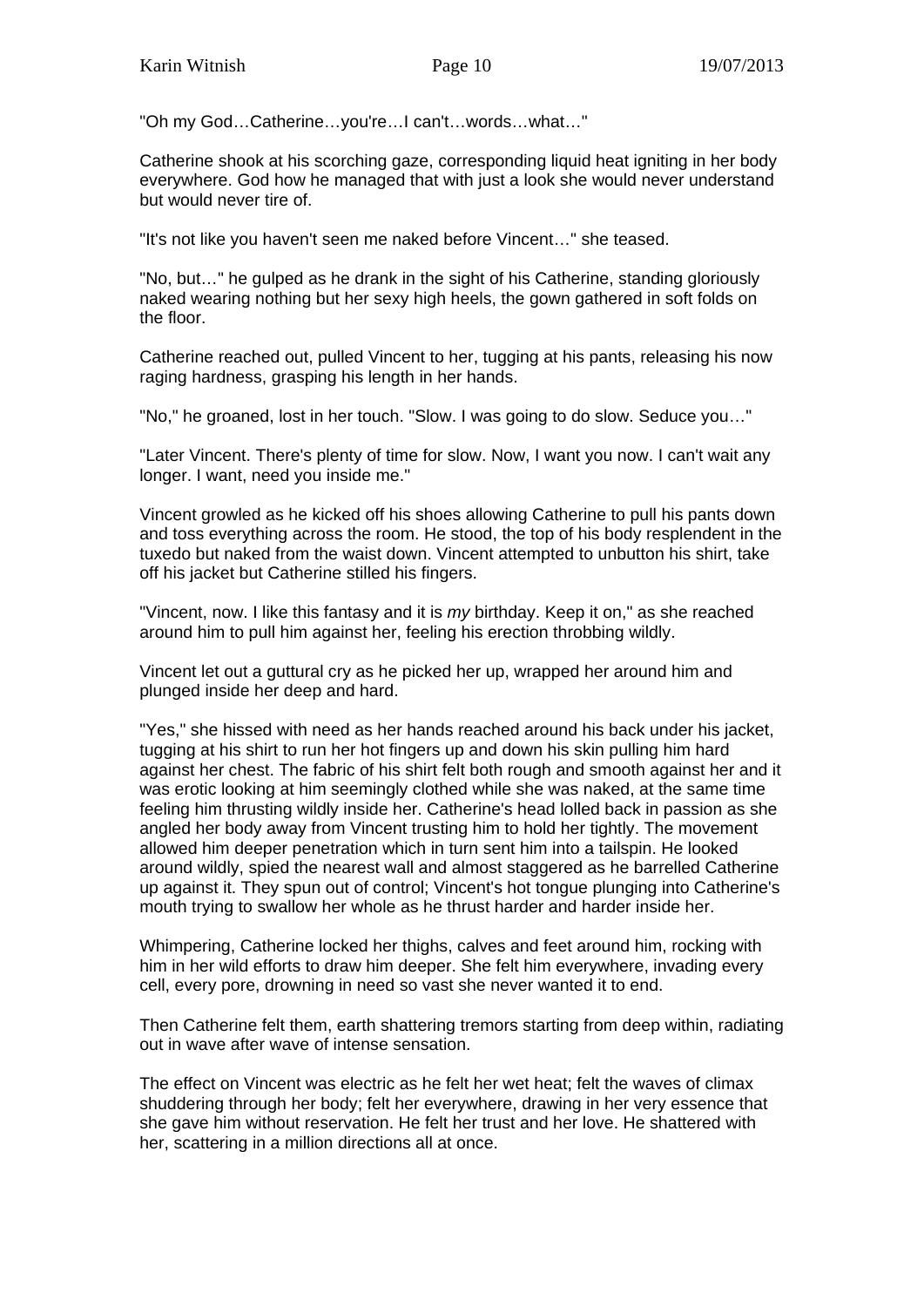Long moments later.

"Christ Catherine…"

"So I gather you liked my surprise?"

"There's that word again. Liked? Catherine there's not a single word in the dictionary to describe what just happened. Doesn't exist," he spoke hoarsely, his head still reeling.

"Hmm Vincent. I need to not wear underwear more often if that's how you respond." Catherine teased. "Epic comes closer to describing how you reacted and how, um, magnificently you rose to the occasion."

"Epic?" he laughed shakily. "Not even close. And how you manage to destroy all my well laid plans for slowly seducing you with one sexy unplanned moment does my head in."

"Just your head?" Catherine smiled. "I do believe other parts of you just came undone too Dr Keller in rather spectacular fashion I might add but I'm not complaining. While I'm still singing inside now we have all night for slow."

"All night? You're going to kill me." Vincent muttered. "I still have a surprise or two for you involving dessert and water so you will keep Catherine."

"Yes I noticed the pool." Catherine responded.

"Uh Catherine, it's not just a pool…"

Catherine's eyes widened. "What do you mean?"

"Oh you're going to find out. Soon." Vincent said mysteriously.

Vincent slowly withdrew from Catherine's warmth to stand her upright again.

"Now Detective Chandler there's a certain inequality in our current state of dress." Vincent started to undo his buttons. "I don't know about your fantasy but I'm ready for naked now. Don't want these clothes in the way anymore…"

"Well seeing that I prefer you with no clothes on let me help you with that. If JT only knew what his tux gets up to when you're wearing it. Promise me, if you ever tell him, that I'm in the room because I think his reaction would be priceless."

"You're evil, you know that?" Vincent grinned at Catherine. "But I like it a lot."

Once Vincent's clothes were a distant memory in a pile on the floor he walked Catherine backwards towards the pile of cushions and throws that were scattered on the sandy beach near the pool's edge.

Vincent settled her among the cushions and rose to his feet. "Don't you dare move Catherine. I'll be back in two minutes. Time for dessert." Vincent smiled as he sauntered away.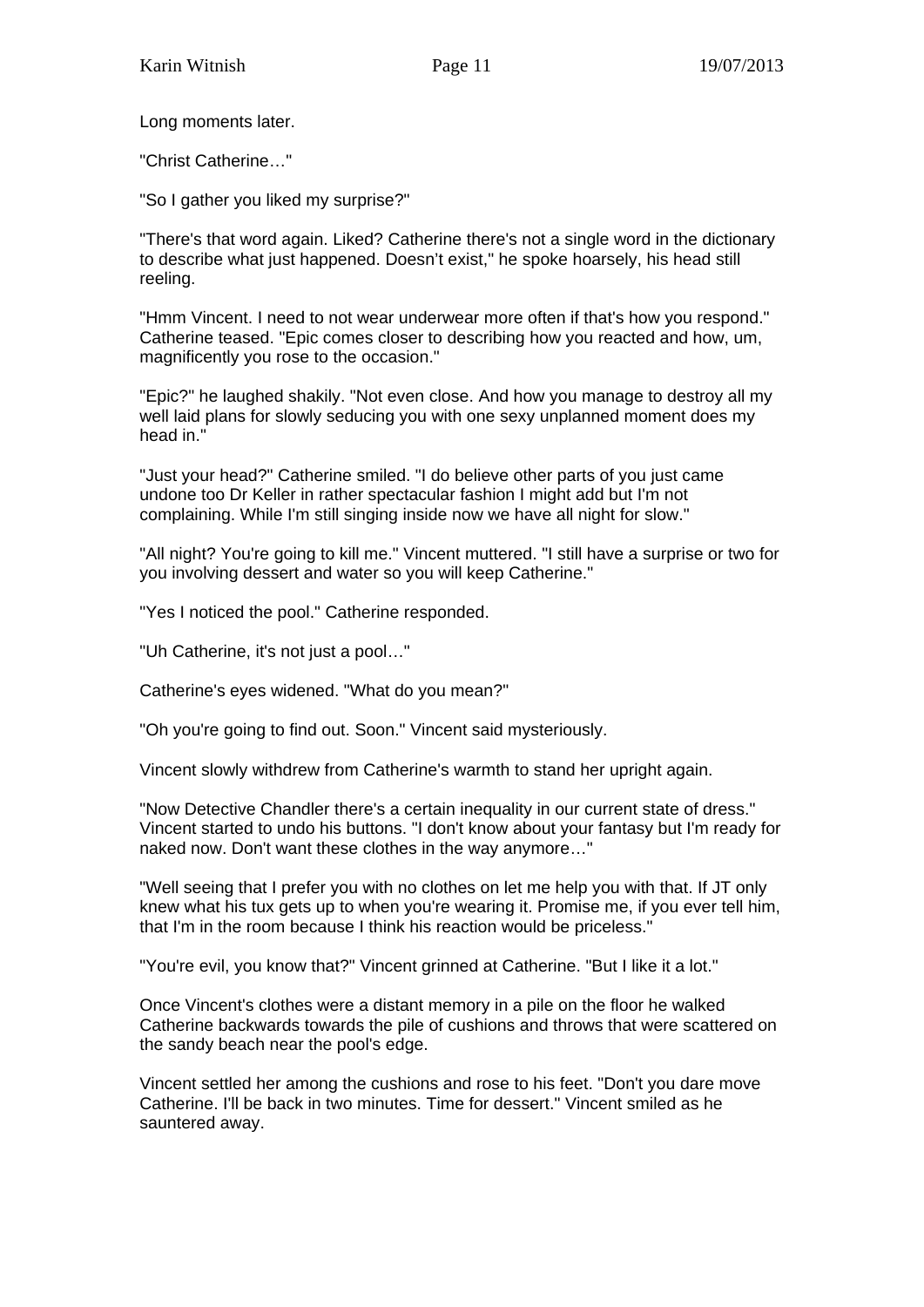Catherine stopped still, admiring the view of his retreating back, watching the muscles constrict and relax in his ass as he walked away. "God he is magnificent," she mused. "How did I ever get this lucky?" She watched his shoulders, muscled back, the dimples at the base of his spine, the long powerful legs and well defined calves. As she watched him, her pulse started to race as her imagination took over, contemplating what he may have in mind for dessert.

"Detective Chandler. I can feel your eyes on me and hear your heartbeat from here without looking at you. Like what you see?"

"Always Dr Keller," she grinned at his back. He always managed to tune into her so unerringly that it was still unnerving at times. There were so many aspects to Vincent's beast that she was really starting to appreciate a great deal. His ability to read her unsettled her at first, but not anymore. The way he used his senses to understand her physical and sensual needs was beyond her comprehension. As a lover, he was simply unique, the beast providing abilities that a normal man couldn't. He was so connected into her via those senses that she realised that she really didn't want him any other way any more.

Complete acceptance of all that Vincent was settled throughout her mind, her heart and her soul. She had admitted that to him so often and believed it, but now it was complete surrender. Secretly she hoped they never found a cure, as long as they were together, nothing else mattered.

"So Catherine, did you get enough time to contemplate my ass?" Vincent came towards her again with a tub of ice cream and two spoons.

"Yes but I have other parts of you to contemplate now." Catherine said admiringly, taking in the view of Vincent's chest, taut abs, legs and of course…She flushed.

"Now there you go again." he grinned. "Do I need to put my pants back on?"

"Don't you dare." Catherine laughed. "Just get down here. I notice you have ice cream."

"Mmm yes and I have plans that involve you and this ice cream."

Catherine's eyes widened. "Um, yes please."

"But you don't know what I'm going to do with it yet."

"I have a pretty good idea Vincent."

Vincent gracefully hunkered down beside Catherine, pulled the lid off the tub and handed her a spoon.

Catherine took the spoon, tossed it aside. "I believe one spoon will do Vincent."

Then and there Vincent decided he'd died and gone to heaven as he scooped out some ice cream and fed it to Catherine. He watched intently as her tongue licked at the ice cream with slow deliberate movements, sliding the ice cream into her mouth to swirl it around with her tongue before leaning forward for more, her tongue licking her lips in anticipation, slowly driving Vincent mad.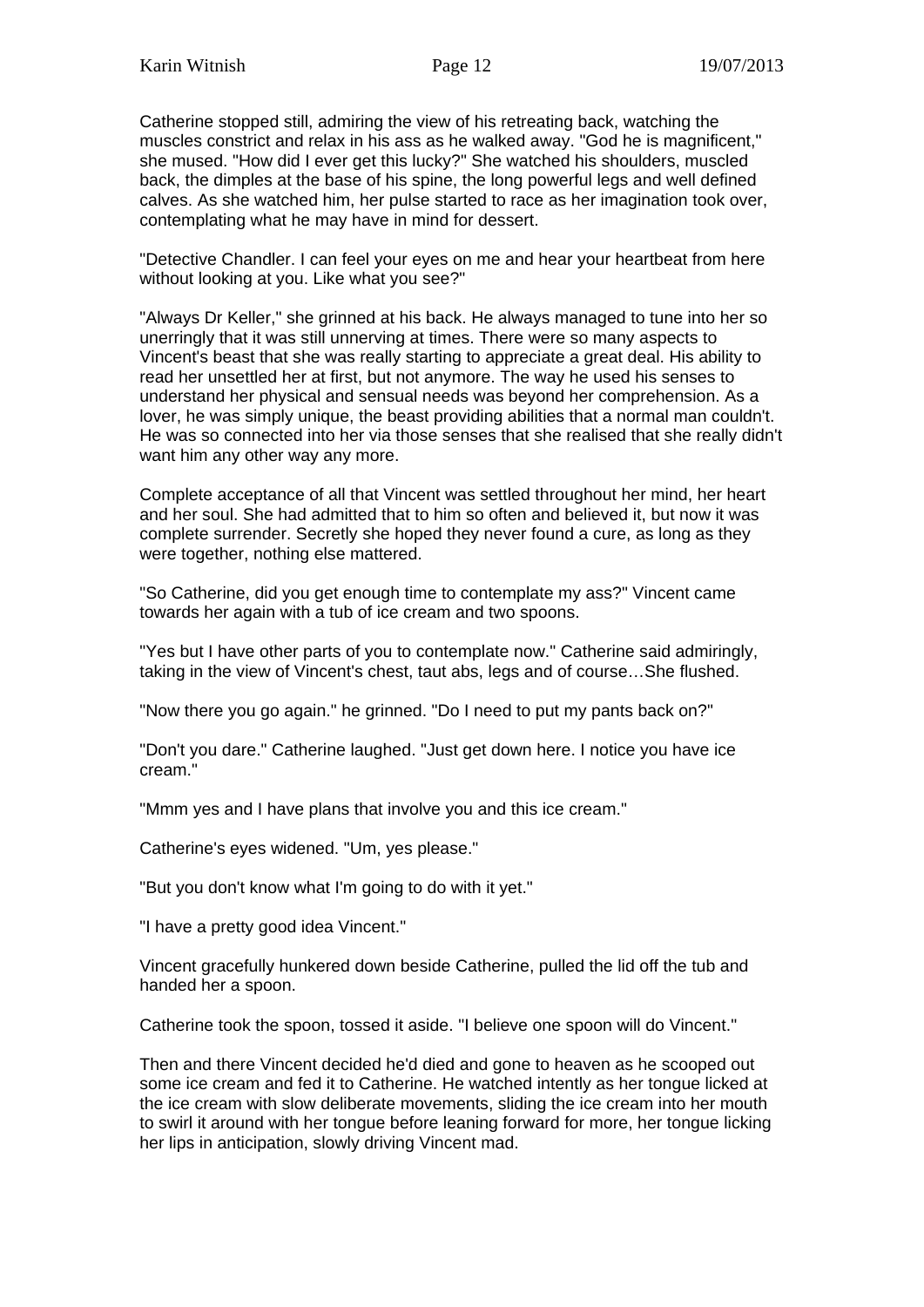Vincent was finding it difficult to concentrate as he fed her several more mouthfuls, watching Catherine become more bold, teasing him with a flick of her tongue. With her final mouthful Catherine leaned forward and found Vincent's mouth with hers. Her tongue darted inside his and he felt the shock as icy confection combined with her heat plundered his mouth.

He lost himself in her sweet taste but a moment later pulled away reluctantly. "Not this time. We're not going to be sidetracked again. I told you I had plans for you with this ice cream." Vincent smiled at her, desire very plainly written on his face. "Now you just lie back, close your eyes and enjoy!"

Catherine did as she was told, stretching out onto the pillows like a cat, revelling in Vincent's appreciative stares as he contemplated her glorious form. Then she closed her eyes.

Vincent took the spoon, dipped it into the now soft ice cream and drizzled it across Catherine's breasts, stomach and lower body. As the icy cold came into contact with her warm skin it almost sizzled, sending tremors through her body.

"Vincent, it's cold and wet and sticky…"

"Oh yeah, but on you it looks good enough to eat…" and leaning forward his lips feathered her breasts, paying particular attention to her nipples as his tongue darted over each of them in turn, licking and sucking the ice cream away. Catherine's tremors increased as he rasped his tongue against her, the heat from his hot mouth combing with the ice cold of the areas he hadn't reached yet, sending her into erotic freefall. Vincent took his time, licking and kissing his way into every soft valley and rising swell of her skin. Her nipples puckered hard as he came back to roll them into his mouth sucking them intently until she moaned out loud with a guttural cry.

Vincent reached out for the ice cream again to drizzle more against her sex letting it run its course before his tongue lapped at her; licking, kissing, nibbling until she cried out, "Oh God, don't stop. Please don't stop…so good."

"Don't plan to," he breathed hotly as he scooped more of the ice cream onto her most private part and then settled in, rasping at her with long deliberate stokes. Vincent took hold of Catherine's hips pulling her towards him so that his tongue could delve deeper. Finding her sweet spot he laved at her bud until he felt her release building without mercy and then she splintered, her liquid heat flooding his senses. He drank deeply as she shattered around him, crying out his name over and over again.

Her overwhelming response to him was all he needed to harden as he moved back up her body to slowly, torturously enter her, his thick shaft sliding into her wetness until he was buried so deep inside her he felt as if they'd merged. As Vincent rocked her, his thrusts slowly gaining momentum, Catherine's need for completion intensified. Desperately craving more she locked her legs around him and grabbed his ass to pull him deeper still.

"Vincent, she panted. "no more slow, no more nice…"

He understood and matching her urgency he let himself go, plunging in and out of her hard and fast, almost brutal in intensity as she demanded, arching up to meet him time and time again. With no limits she took him with her as she urged him on frantically. Nothing else existed as sensation hurtled Vincent and Catherine into an entirely new universe that exploded into showers of stars.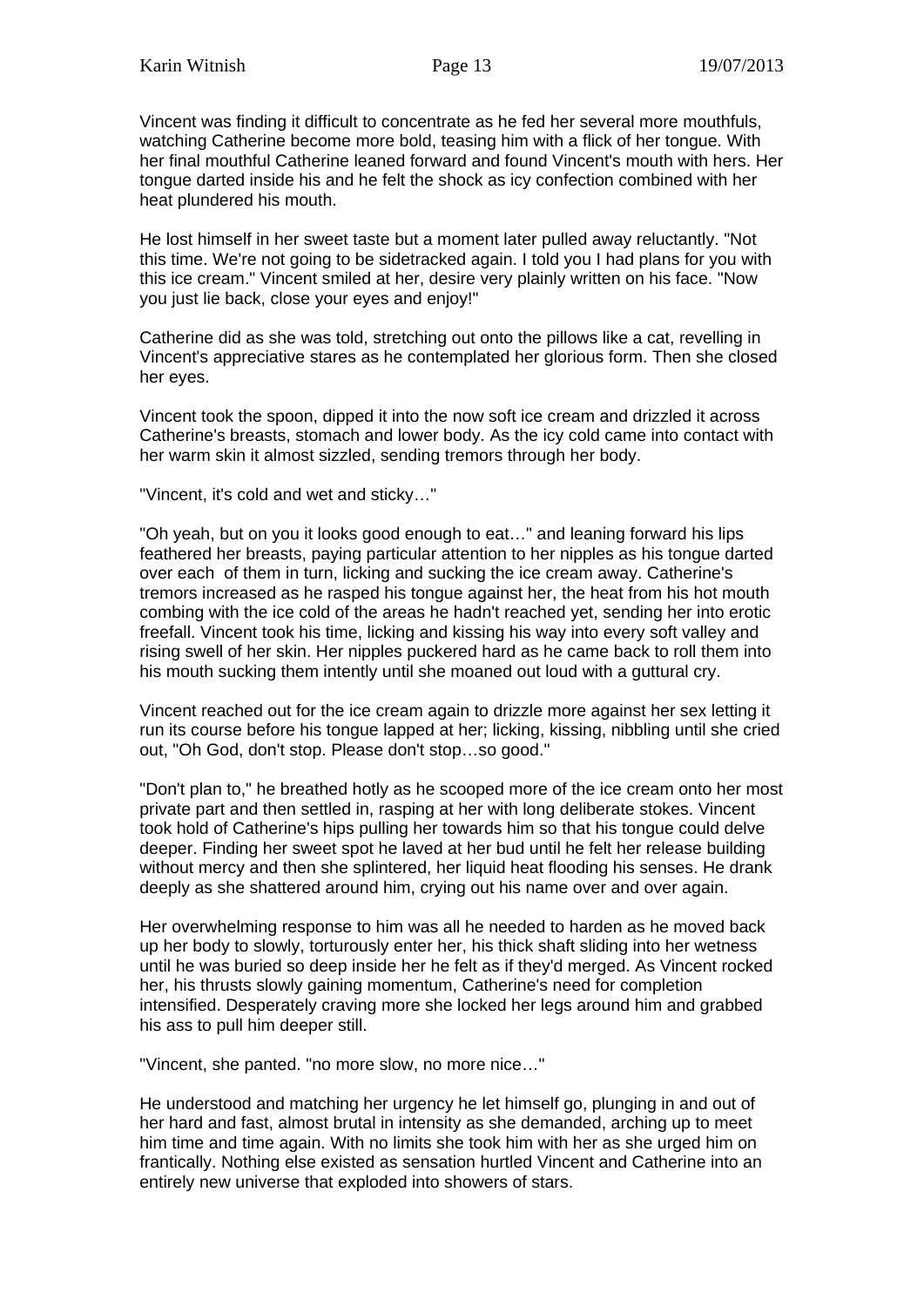

It was sometime before either of them were capable of coherent speech; Vincent nuzzling against her heart, his breathing slowly returning to normal while Catherine held him tightly, allowing her tremors to subside.

"Vincent, seriously, I'm never ever going to be able to look at a tub of ice cream the same way again." Catherine said shakily.

"Mmm, you think you have a problem 'looking' at ice cream?" Vincent growled with a happy smile in his voice. "Imagine what it will be like for me when I try to taste ice cream. It will always remind me of how delicious you taste…" he answered in a husky purr.

Heat flooded Catherine's body at his words. "Oh God, " she gasped.

Vincent felt her heat and grinned. "Soon."

"Dr. Keller I have a confession to make."

"Oh 'Detective Chandler' and what might that be?"

"Honestly? A cure – if it weren't for Muirfield I don't believe I ever want you to take it now. What you do to me is beyond 'normal'."

"Are you saying that you don't believe I'd be able to, um, rock your world as a mere human?"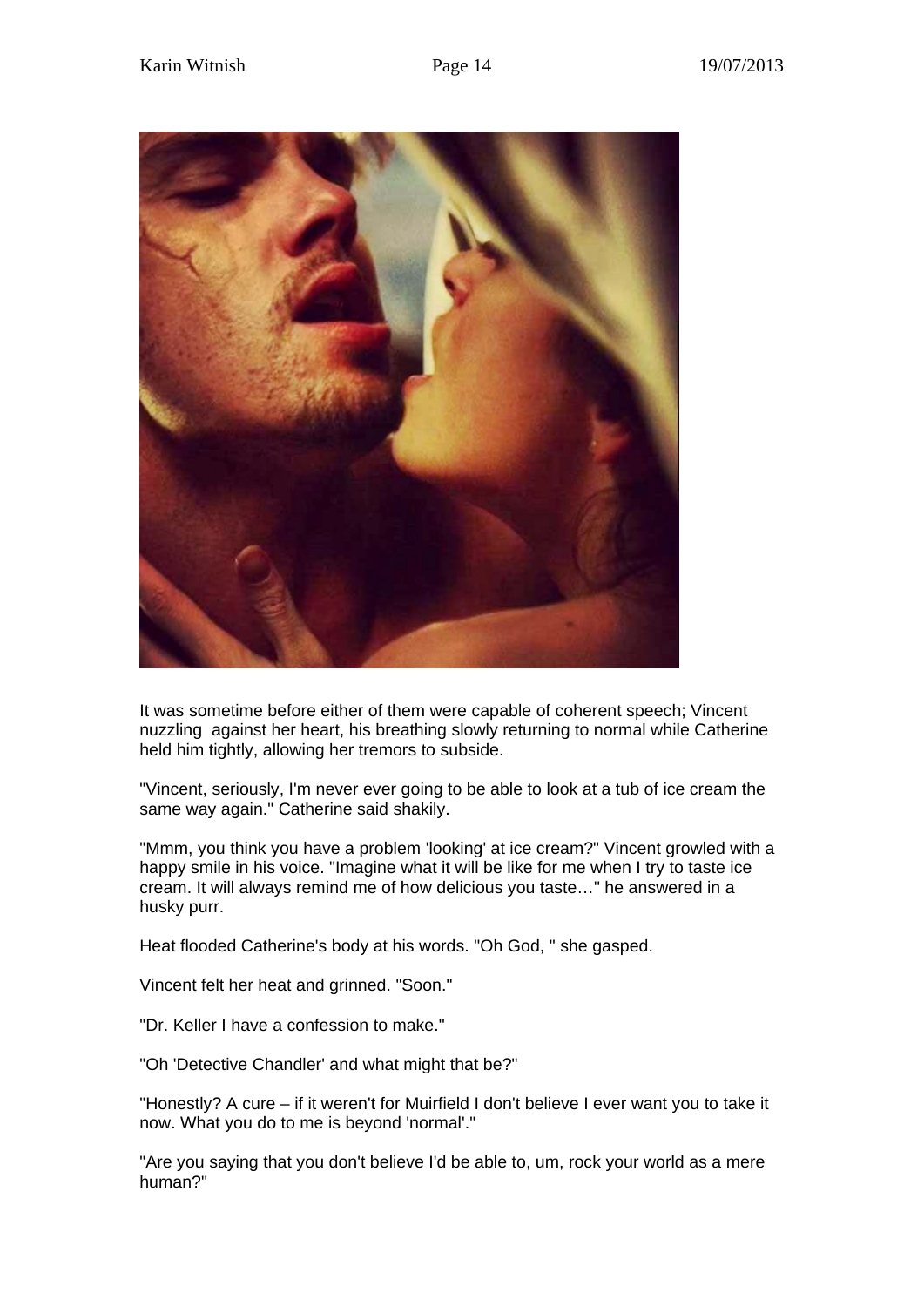"Oh God Vincent," Catherine blanched. "I didn't mean it like that…"

Vincent chuckled. "Don't worry Catherine, I'm not offended. I kinda like my 'spidey senses' as you call them. I love that because of them I can sense what's going on in your body and respond accordingly. Let's just say it's a definite upside to the beast part of me."

"Upside? Vincent you make me spontaneously combust a million different ways. Old age had better be in your DNA because you've spoiled me against all other men."

"Other men? Catherine you haven't got a hope in hell of that. You know I will kill them first. You're mine." he growled, holding her closer.

"There's that beast again." Catherine sighed in pleasure. "Being territorial about me has never been so sexy."

"Sexy?" Vincent stared at her ruefully. "You really are unique. Most people would regard that as insane and tell you to run away from me fast."

"I'm not most people Vincent."

"I've noticed. Catherine the first time I saved you in the woods I realised that. I've always wanted to know. Why did your pulse slow? Why weren't you scared of me? You should have been terrified."

Catherine searched Vincent's face and saw the wonder of her reflected in his eyes. "I can't really answer that Vincent. I just knew you'd never hurt me. I looked into your eyes and I guess my soul recognised yours. That we were destined…"

"Catherine that is why I am so in love with you. Yes, destined…" he breathed softly as he claimed her lips in a slow tender avowal of his love.

Catherine melted. How could she not love him with all her heart and soul? He was her Vincent and she was the one who would kill to protect him.

"Catherine," as he pulled away to grin at her. "We should go for that swim now. It will cool us down plus wash away any left over chocolate ice cream, although I could check to make sure, with my tongue…"

"Vincent." Catherine laughed. "I believe you well and truly licked off all the ice cream…" With that thought came the image and then the memory of his tongue and then Catherine felt the heat yet again. She flushed, shaking her head.

"Catherine," he growled.

"I can't help it Vincent. With a bit of luck it will stop one day before we're old and …"

"Don't count on it," he responded. "At the rate we're going, very soon you'll be imprinted into my DNA and you'll never have any hope of keeping me away."

"Like you're able to keep away now?' Catherine teased.

"Ok point taken. Staying away from you is never going to be remotely possible."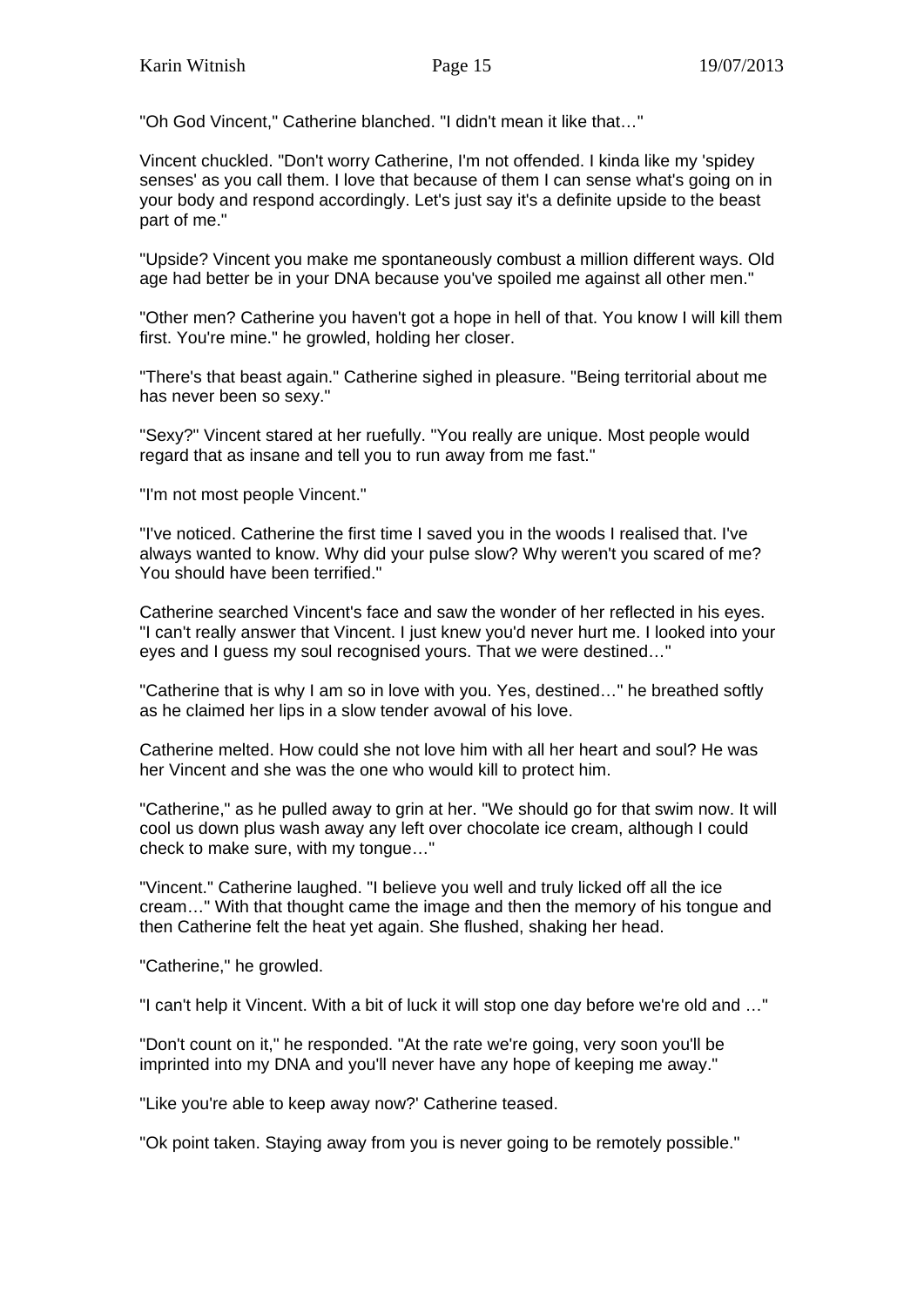Vincent gently withdrew from the warmth of Catherine's body, slowly getting to his feet none too steadily.

"See what you do to me?" as he held his hand out to hers.

Catherine sat up and took his hand as he helped her up. "Choir Vincent, remember?"

"Oh I remember," as he pulled her into his arms, inhaling her sexy afterglow. "So what do you think of your birthday present so far?"

"Wondering how you could possibly top it next year. It will take some doing Vincent. So far yours is definitely my favourite birthday present ever."

"Mmm a challenge. I like a challenge and I have 365 days to prepare. I'm up for that." he grinned at her wickedly.

"Vincent when you look at me like that, my body has a tendency to…"

"Yeah I know. Expect that look a lot. I really like how you react."

"Like Vincent? Only like?"

"Now who's fishing for compliments?" he grinned.

"Ok to quote someone I know…intimately, I was just clarifying."

"Oh clarifying! In that case I 'love' how you react. I never want you to stop reacting like that…"

"No chance of that Vincent, now let's swim before we decide that more 'clarifying' is needed."

Vincent laughed. "You might change your mind about that. What do they say? 'Out of the frying pan into the fire?' "

"Now you are just being mysterious."

"Let's just say that my plans for you in this pool involve a lot more than swimming."

"You mean like that time at The Ashcroft?" Catherine responded breathlessly remembering their heat.

"There'll be no comparison Catherine. It will be epic."

Catherine flushed deeply. Vincent growled in response.

"That's a very confident response Dr Keller. Can't say I'm not looking forward to epic."

Vincent grinned with delight. "In that case." He lifted Catherine into his arms, walked over to the edge of the pool and jumped in with her, tipping them both under the water.

When they broke the surface of the water Vincent grabbed her again, pulled Catherine into his arms with her back against his chest.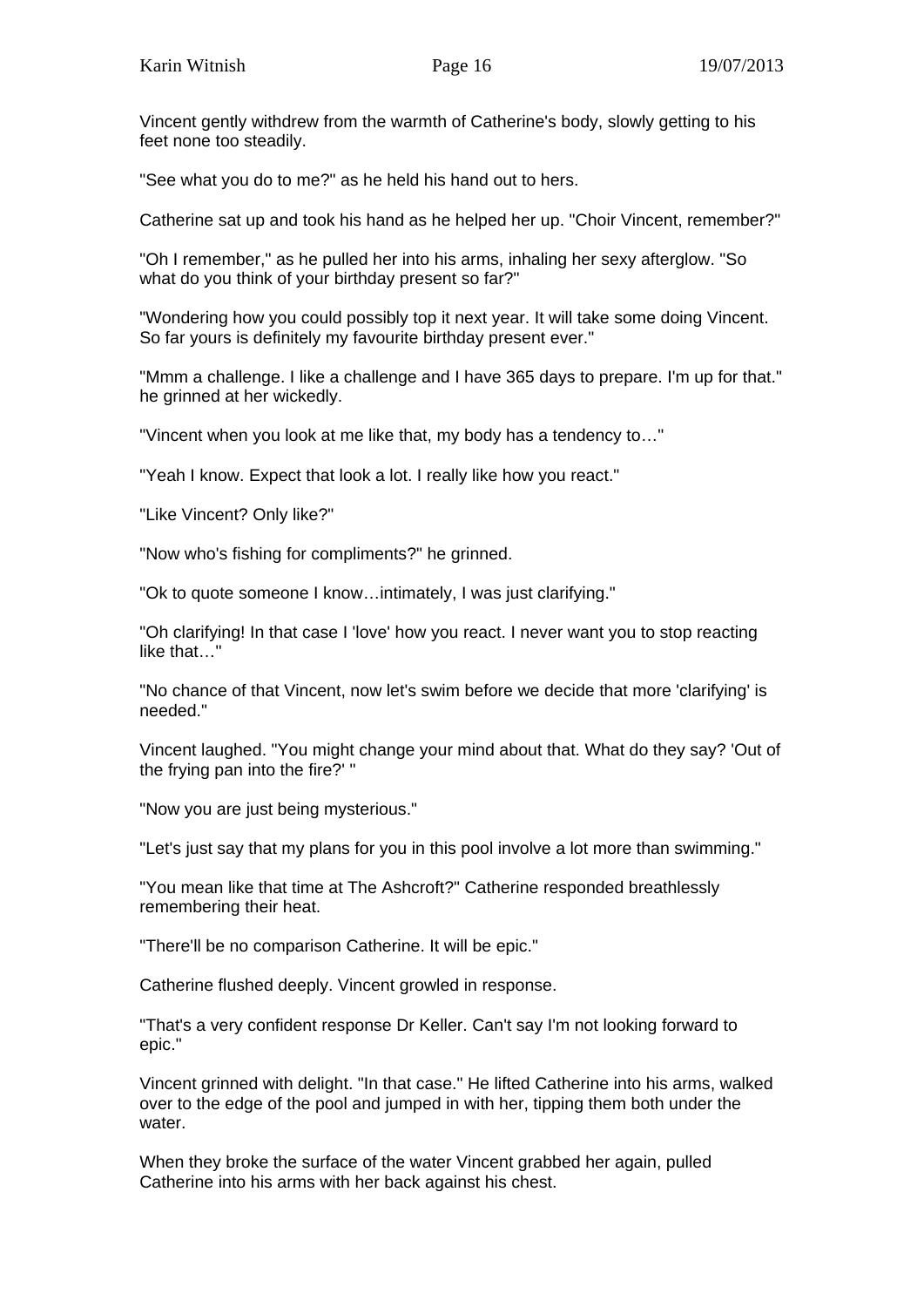"Weren't we going to swim first?"

"Just making sure the ice cream is all gone Catherine." Vincent said as his palms stroked her body, brushing the skin of her breasts, stomach and legs with slow sensual motions. Catherine swayed against him, enjoying his touch. When his hand strayed lower he slid his fingers along her sex caressing her softly. She shifted allowing him greater access as his fingers became more insistent until he cupped her with the palm of his hand. She squirmed, pressing her legs together to anchor his hand tightly, feeling the pressure of his palm against her rising heat.

"You like that?" he breathed hotly against her ear.

"God yes Vincent." Catherine moaned.

Vincent slid his middle finger inside her, moving it up and down along the length of her and as her sounds of desire intensified he plunged inside, thrusting several times before suddenly withdrawing.

"Vincent, what?"

"I think we should swim now." he whispered.

"You are kidding? Vincent Keller I don't like you very much right now." Catherine actually pouted as she turned in his arms.

"Oh Catherine believe me when I tell you that you will like me again very soon. Epic remember? You will just have to be patient plus I want you to beg…"

"Beg? Really? Now this is a different side of you. Vincent I don't beg!"

"Catherine I plan to change your mind. It will be worth it. Trust me?"

"Hmm we'll see Vincent, we'll see," she said sternly but Catherine was secretly smiling as she dived out into the water. Knowing Vincent and the insanely addictive command he had over her body she was sure that he was right and she would beg. For some reason it didn't bother her at all. "Catherine Chandler," she thought to herself. "You've come a long way. Now I'm looking forward to begging. What on earth could he possibly do to make me beg for him?"

Images flooded her mind which in turn…

"Catherine. I felt that from here. Stop it!"

Catherine stared at Vincent for several heartbeats, grinning at him. "Payback's a bitch," she teased.

Vincent doubted he could love her more than in that moment. He headed in her direction but as he approached she dived away and sliced towards the other end, laughing. This happened several times, Catherine just managing to evade his grasp with maddening success. He growled, tried harder, she evaded using every tactic she had. Police training could come in very handy sometimes.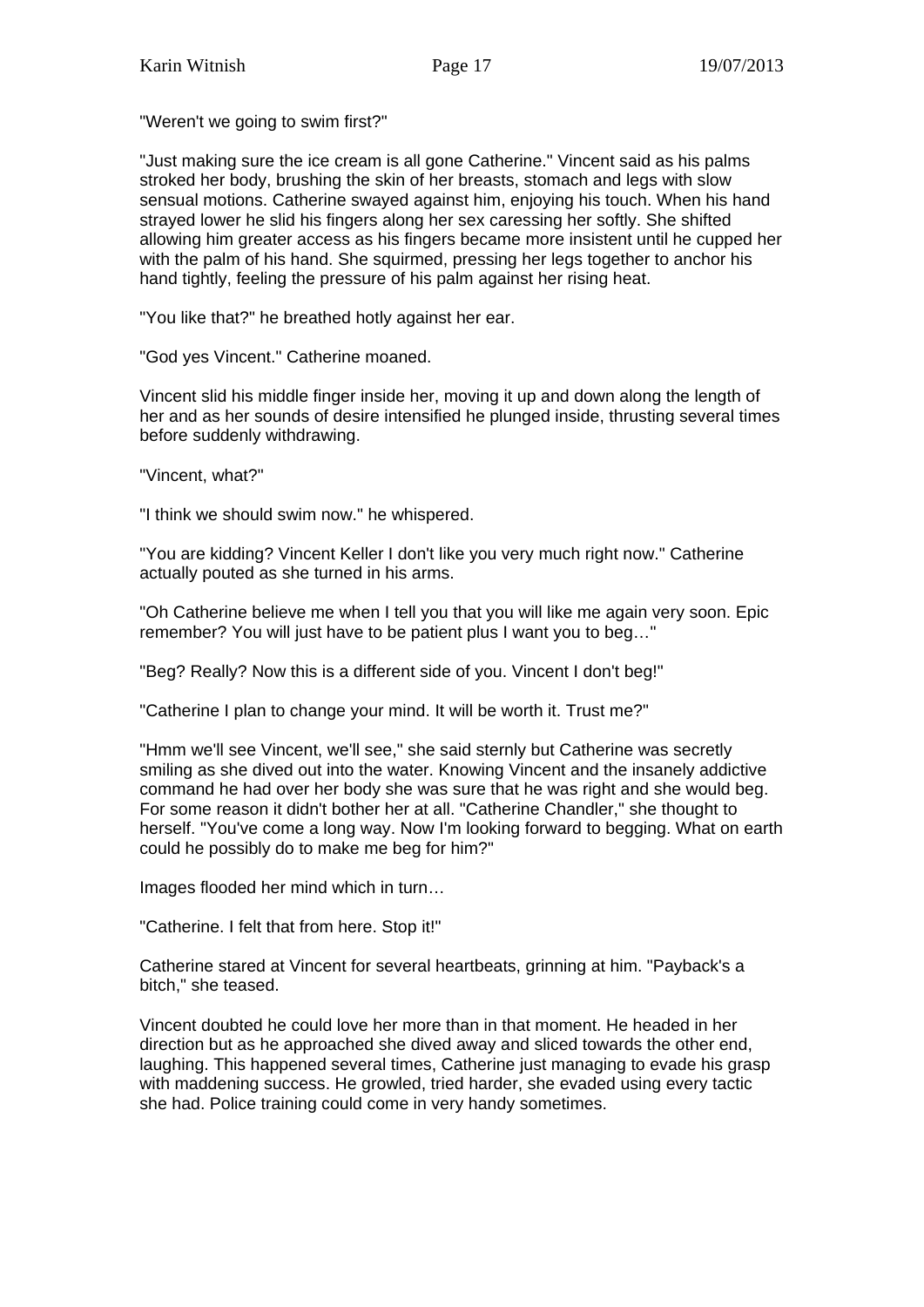Vincent thought for a moment and as he approached, with her watching him intently, he suddenly dived under the water, reaching her in time to yank her foot pulling her under the water until she was nose to nose with him. Then he pointed upwards and bought her to the surface.

"You cheated…" she spluttered.

"Yes," he admitted happily. "Now take a deep breath Catherine."

They both took a deep breath. Staring at each other Vincent took possession of her mouth as he drew them down below the surface of the water. Kissing her thoroughly, delving into the depths of her mouth as their bodies sank into the depths of the water. For as long as they could they kissed, staring into each other's eyes, tongues warring, teeth meshing, trying desperately to draw the moment out for as long as they could, whilst the water embraced their bodies. They became weightless, each breathing the other's air. It was a moment that took the weight of the outside world from them, giving them permission to float safely in its depths.

Bringing them back to the surface, Catherine gasped for breath as Vincent moulded her body to his. "Catherine, do you feel the water, how it is both wet and warm? How it is beautiful as it slips over us? That's the feeling I get when I'm deep inside you. I feel surrounded by warmth, as if I'm floating weightless inside your wetness and that it gives me what I need to continue living…"

Catherine could only stare mutely at him, at his choice of words as Vincent pulled her closer, his arms tightening around her to feel all of her against him. She wound her legs around him and reached down to guide him inside her.

"Oh no you don't." Vincent said tightly. "As much as I'd love to, this time I have some preliminaries to see to…I seem to remember you liking those."

Catherine's eyes went wide. "What kind of preliminaries Vincent?"

"I'm about to show you."

Vincent steered Catherine to the furthest end of the pool and sat down on a ledge hidden under the water, pulling her against him so that his chest pressed against her back and she was sitting in his lap.

"Vincent, I didn't realise that this was even here."

"There's a lot of things about this pool you don't know yet Catherine."

Vincent turned slightly to reach his hand under a cushion scattered near the edge and flicked a button. All of a sudden jets of water sprang on turning the once still water into a whirlpool of bubbles and airstreams.

"Wow. Oh Vincent this is wonderful." as she closed her eyes, leaning against his chest. "I love it."

"Thought you might..." he murmured against her cheek.

They sat for long moments revelling in the bubbles, the heat and each other.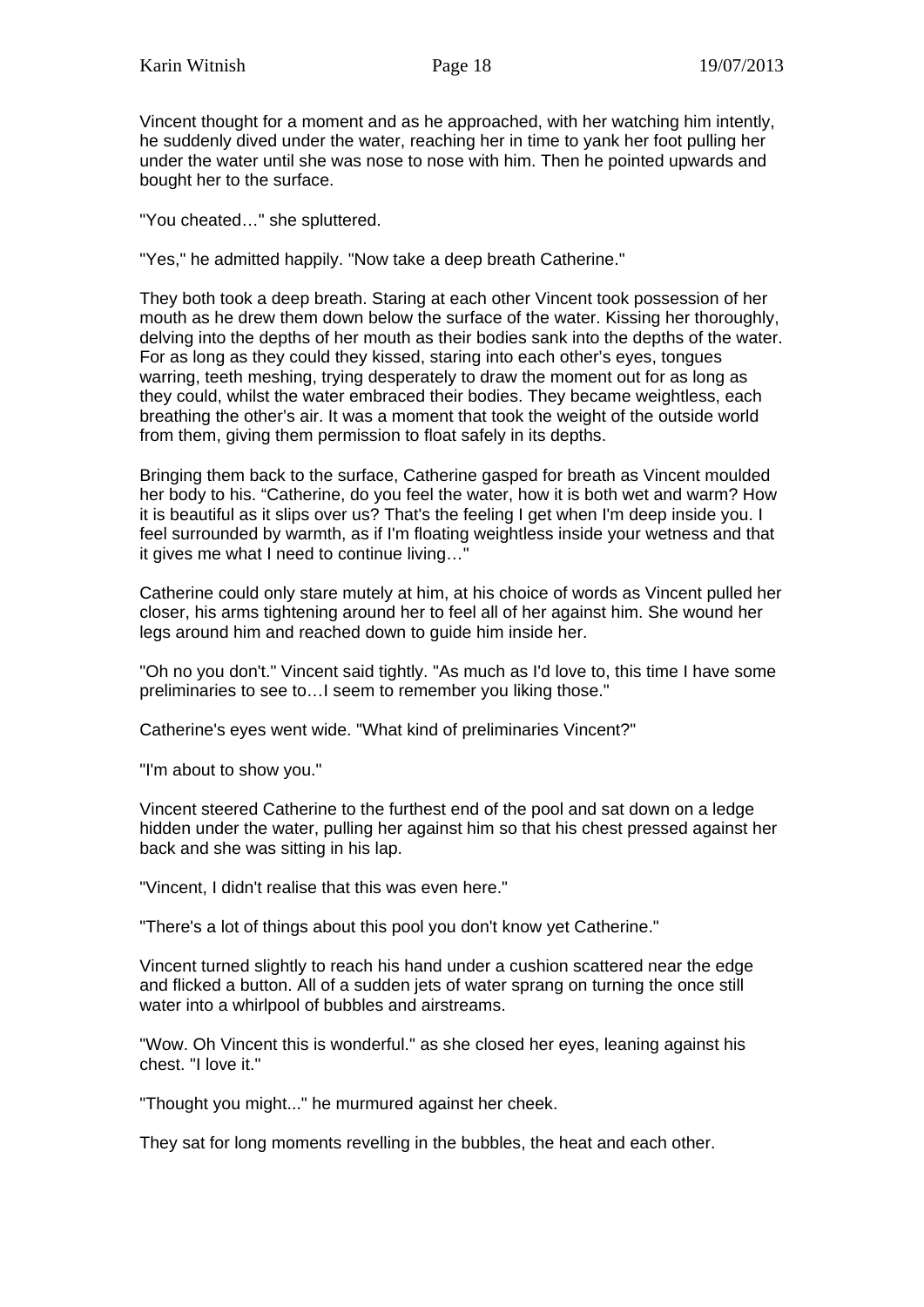Catherine's thoughts drifted with the bubbles feeling relaxed as she let Vincent flow around her, feeling his strong heartbeat and his very essence. She turned her face up to his, eyes shining with love.

"Vincent, this has been so perfect. Thank you for the best birthday ever. I just wish we could stay here. This Oasis you've created is beyond romantic."

"Catherine it's not nearly over yet…" Vincent breathed into her mouth just before taking her lips, kissing her slowly and thoroughly, plundering her mouth and tongue with expert drug inducing bliss. He was dismantling her second by second, dragging her into his soul.

As he kissed her his fingers caressed her skin, trailing across her stomach teasing with fleeting touches. Catherine grabbed his hands, placed them on her, demanding more. Vincent complied, cupping her breasts with his large hands, brushing his thumbs across her nipples, rubbing harder, then pinching them between his thumb and forefinger. Catherine moaned into his kiss, falling deeper into desire.

Vincent's fingers trailed further down her stomach, caressing, touching and then fluttered along her sex. He shifted her as his fingers slid along her folds with slow deliberation.

Catherine craved more. Vincent felt her complete surrender as his fingers plunged inside her, drawing a long shudder that rippled throughout her body. He grabbed her head to pull her closer to ravage her tongue with his as he continued his assault inside her. Then he shifted their bodies slowly across the ledge still connected to her with his mouth and fingers.

Catherine felt the movement and from somewhere deep within her Vincent induced haze of lust wondered why they were moving.

She found out, her eyes snapping open as she felt the stream of bubbles assault her sex with Vincent sensed pin point accuracy. He'd settled her over the jet as his fingers continued to plunge inside her. The combination of his tongue in her mouth and with his fingers and the jet of water inside her, Catherine spiralled, her body shuddering as the climax hit hard.

Vincent took his hand from her head to snake his arm around her waist needing to anchor her in place as her deep shudders spun her out of control.

She dragged her mouth away from his. "Vincent. Can't stand it. Need you…inside me."

He growled at her. "Beg," he gasped, plunging his fingers deeper.

"Oh…god...yes…I beg…now...now...ohhh..." as more words became impossible.

It was enough.

Vincent thrust inside her deep and hard from behind. His instincts took over as he felt Catherine's body jerking. She felt him in every cell of her being as he leaned her forward slightly, shifting their angle as he thrust harder, the jet of bubbles hitting her G spot, his fingers still there. Then he felt her muscles contract around his shaft, felt her tighten, spasms wracking her body as she flew apart at the orgasm that ripped through her.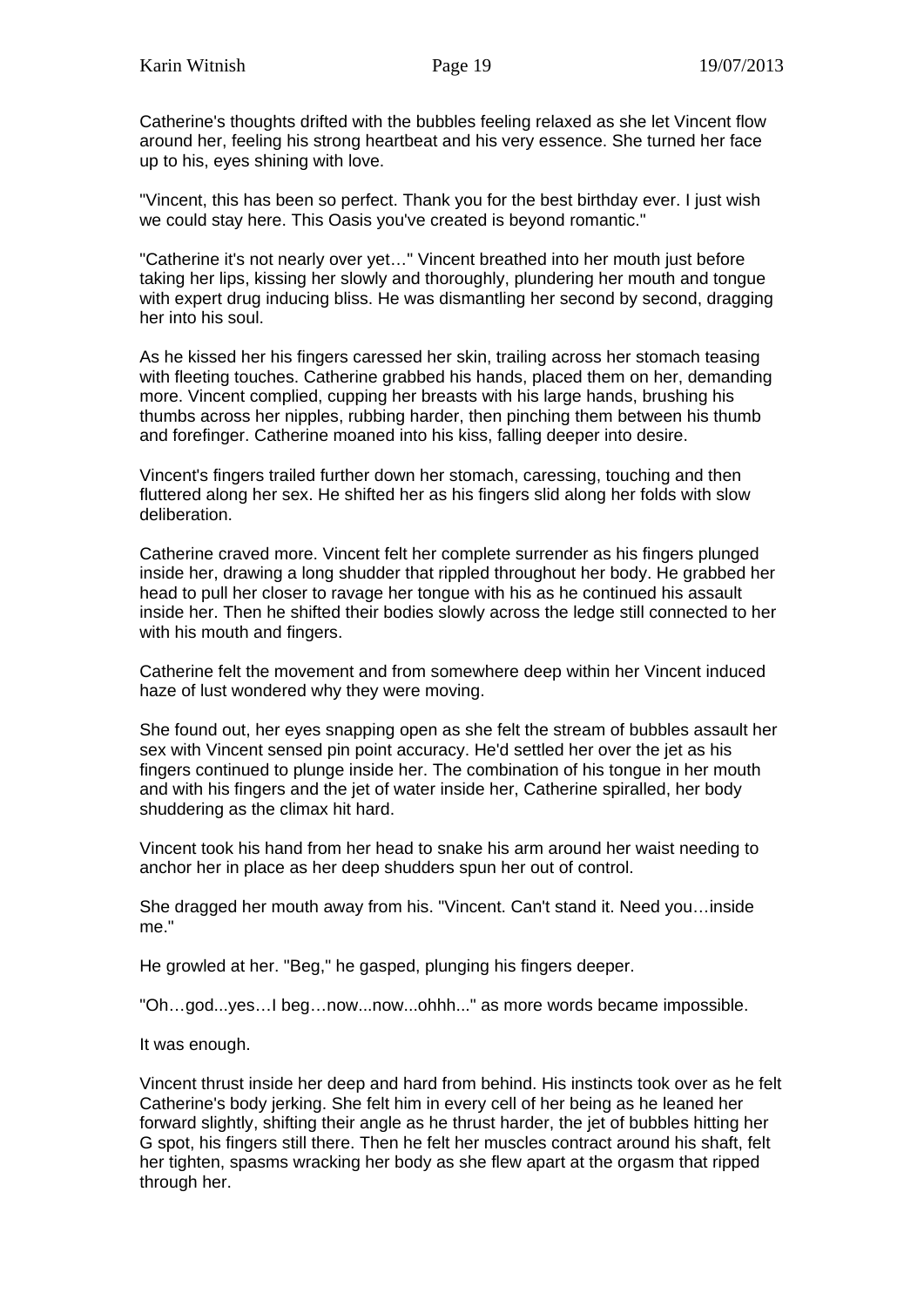Catherine screamed at the intensity of the tremors radiating outwards with breathtaking force. Her incredibly primal response to him tipped Vincent over the edge and holding her tightly his own climax tore through him as hers continued, hurtling them both into a mutual release so intense and vocal that people within a ten mile radius should have heard them.

For a very long time neither were capable of thought let alone speech. Vincent managed to withdraw gently, turning Catherine in his arms to pull her close to sit sideways in his lap. He turned off the jets and just held her, letting her fall, languid and spent against his chest. Their ripples of pleasure took many more moments to subside.

"Vincent?"

"Yes."

"You were right. That was worth waiting for and truly epic. Do we have to leave yet?"

"No. The people who own this house are away for a while yet."

"Good." she snuggled closer. "I don't want to go."

Vincent tipped her face up to stare into eyes that were still unfocussed and dreamy, basking in an afterglow that shone from every pore, lighting her from within.

"God, you're so beautiful." he whispered

"You make me beautiful Vincent. Being with you does that."

"Mmm," he growled. "How did I ever get this lucky?"

"It's me who's lucky. You're like the best boyfriend ever in the history of the world. I loved my birthday present almost as much as I love you. And you were right…"

"About what?"

"You got me to beg…Vincent for that I would have killed."

Vincent laughed softly. "I'll have to remember that. And best boyfriend ever in the history of the world? That's a hard reputation to live up to."

"Not for you Vincent. It's true so don't ever think about leaving me. I wouldn't survive."

"Leaving you? Considering that you're the life force that sustains me it's not remotely possible. You are stuck with this beast for life. He and I both adore you."

"Good because I love you and your beast too and I don't want you to change."

The love in Catherine's eyes blazed for him with such intensity Vincent's breath caught, held and exhaled in wonder.

"Now can we please get out of this pool? I want to snuggle on that rather comfortable looking divan over there." Catherine pointed towards it.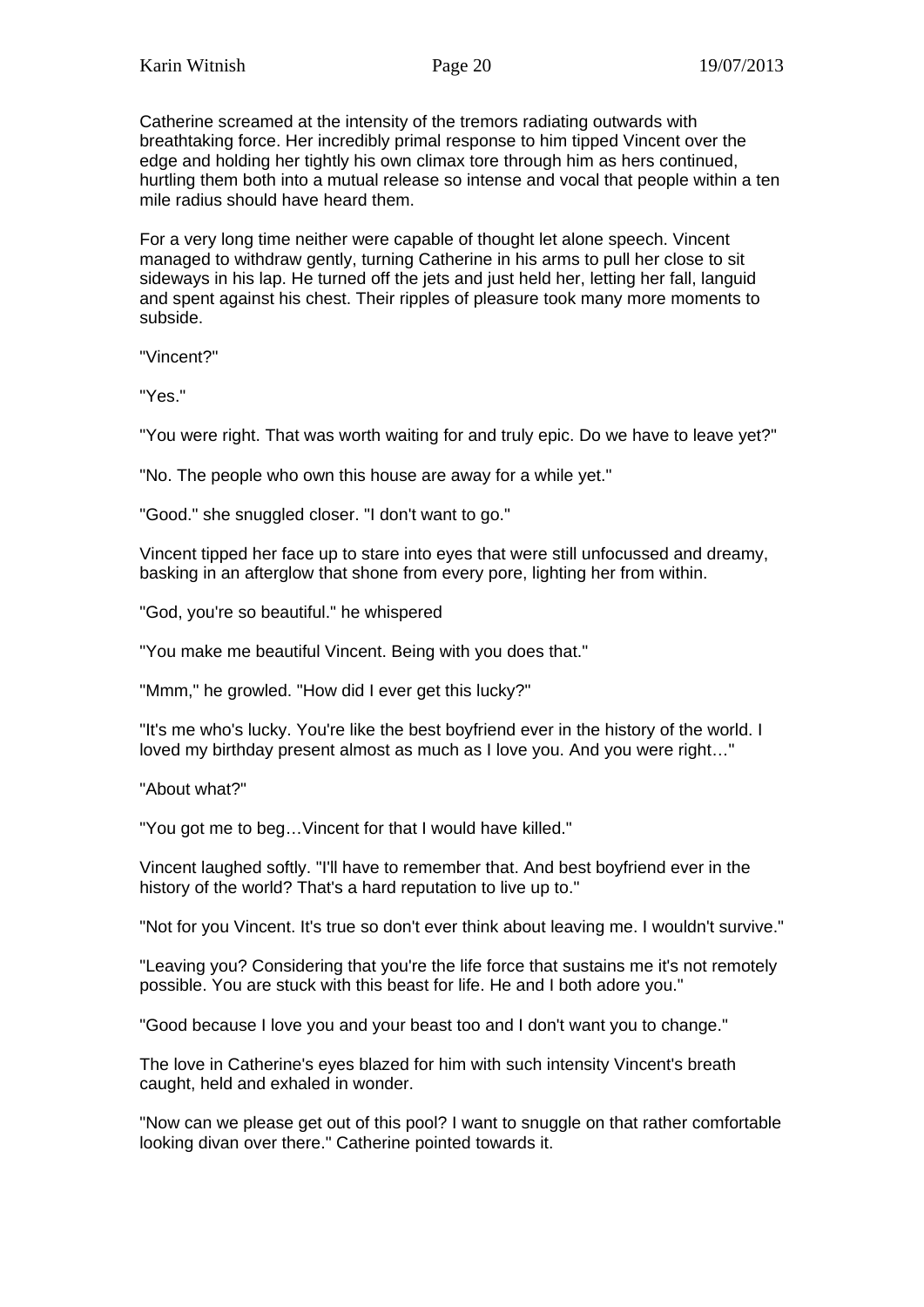"Mmm I like that idea." Vincent hauled himself up with Catherine in his arms and carried her to the divan, depositing her gently.

"Be right back." He grabbed blankets, turned down the lighting to a softer glow and returned to stand looking down on the woman he cherished more than life itself.

Catherine looked up at him with desire. "Vincent…what are you doing?"

"Admiring the view," he declared.

"Well admire it from down here with me," as she held out her arms to him. "Don't like you so far away."

Vincent eased in next to her, pulled the blankets over them and accepting her open arms he gathered the love of his life into him. He turned her face to his, staring at her intently, eyes glowing.

"Catherine," his voice caught.

"Yes Vincent," she gazed at him.

"I don't know when and I don't know how, but one day…"

"Yes."



"I'm going to ask you to marry me…" He held his breath.

Catherine's heart lurched wildly as tears came. She smiled with joy and a heart bursting with love.

"Vincent whenever that day comes, my answer will be yes," she whispered.

Vincent leaned in to seal their words with a kiss that promised heaven and as they entwined in and around each other their souls sang in harmony…